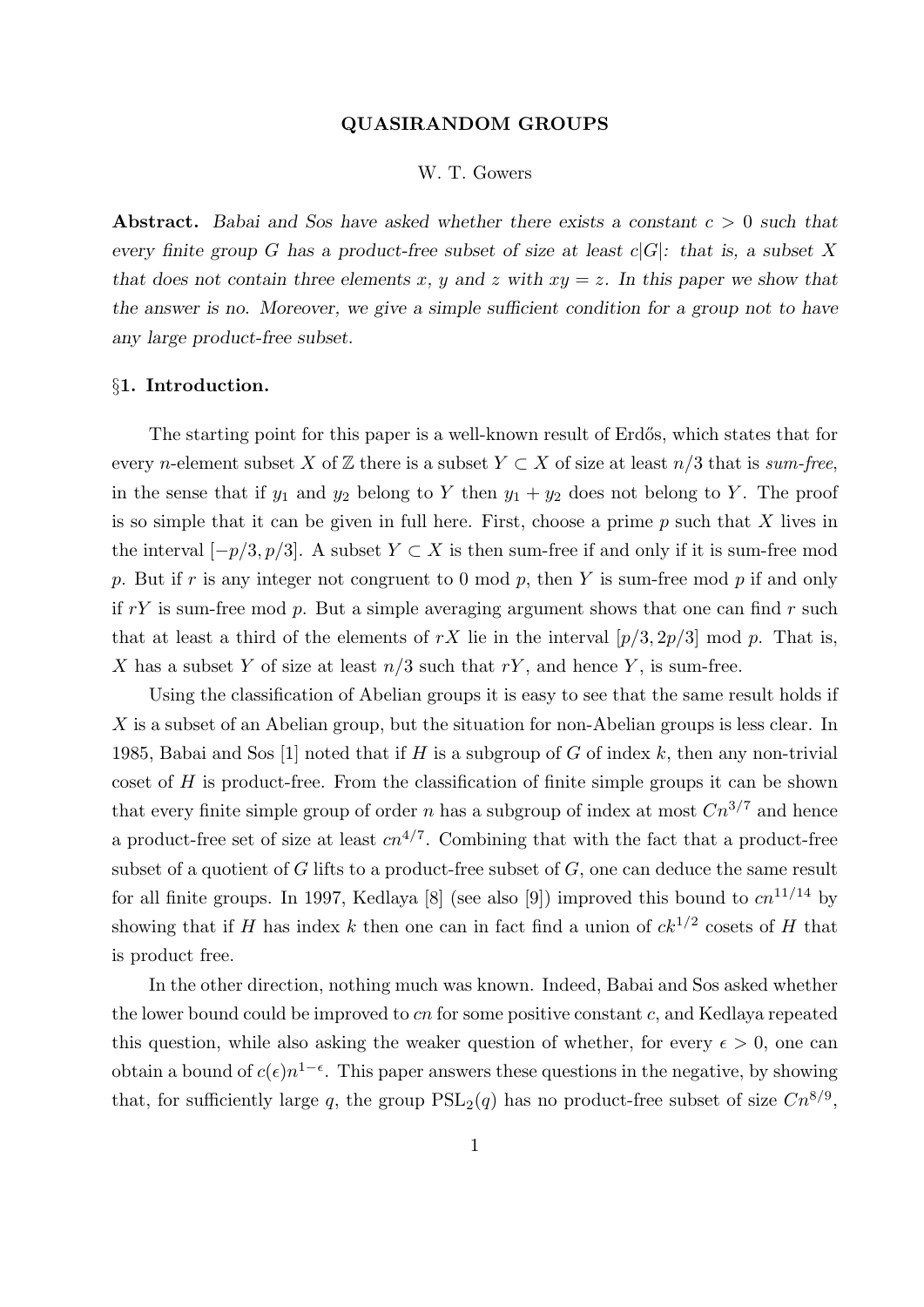where n is the order of  $PSL_2(q)$ . In fact, we prove the stronger result that if A, B and C are three subsets of  $PSL_2(q)$  of size at least  $Cn^{8/9}$ , then there is a triple  $(a, b, c) \in A \times B \times C$ such that  $ab = c$ .

The proof has three stages. First, we briefly review some facts about quasirandom bipartite graphs and quasirandom subsets of groups – detailed proofs of most of these can be found elsewhere, and we give simple proofs of those that cannot. Secondly, we prove that the "bipartite Cayley graph" associated with  $PSL<sub>2</sub>(q)$  and one of the three sets under consideration is quasirandom. Finally, we show that this quasirandomness immediately implies our result.

Having proved this theorem, we step back and look at what we have done from a more abstract point of view. The property of  $PSL<sub>2</sub>(q)$  that makes it suitable for results of this kind is that it has no non-trivial irreducible representations of low dimension. This property has been used in a similar way before: it is an important ingredient in the famous construction of Ramanujan graphs by Lubotzky, Phillips and Sarnak [10] (see also [5]), and it has recently been used by Bourgain and Gamburd [2] to show that certain Cayley graphs are expanders.

Our main result is rather easier than theirs. However, this very fact may make it useful to readers who do not have a background in representation theory and who would like to see how information about representations can be used. If a group has no nontrivial low-dimensional representations, it seems appropriate to call it quasirandom since, as we show later in the paper, this property is equivalent to several other properties, some of which state that certain associated graphs are quasirandom. Once we have stated and proved various equivalences of this kind, we prove some further results. The first of these is a partial converse to our main theorem: if a finite group G contains no large product-free subset, then it is quasirandom. The reason this is a "partial" converse is that the bounds we obtain are not very good: for most of the results in the paper there is a power-type dependence of one constant on another, but for this one it is exponential/logarithmic.

Section 4 ends with another weak equivalence. It is easy to prove that a group is not quasirandom if it has a non-trivial quotient that is either Abelian or of small order. We show that, in the absence of these obvious obstructions, a group  $G$  is quasirandom. In particular, non-Abelian finite simple groups are quasirandom. Again, we obtain exponential/logarithmic bounds, but for this result it is unavoidable because the dimension of the smallest non-trivial representation is a power of  $n$  for some finite simple groups and logarithmic in n for others.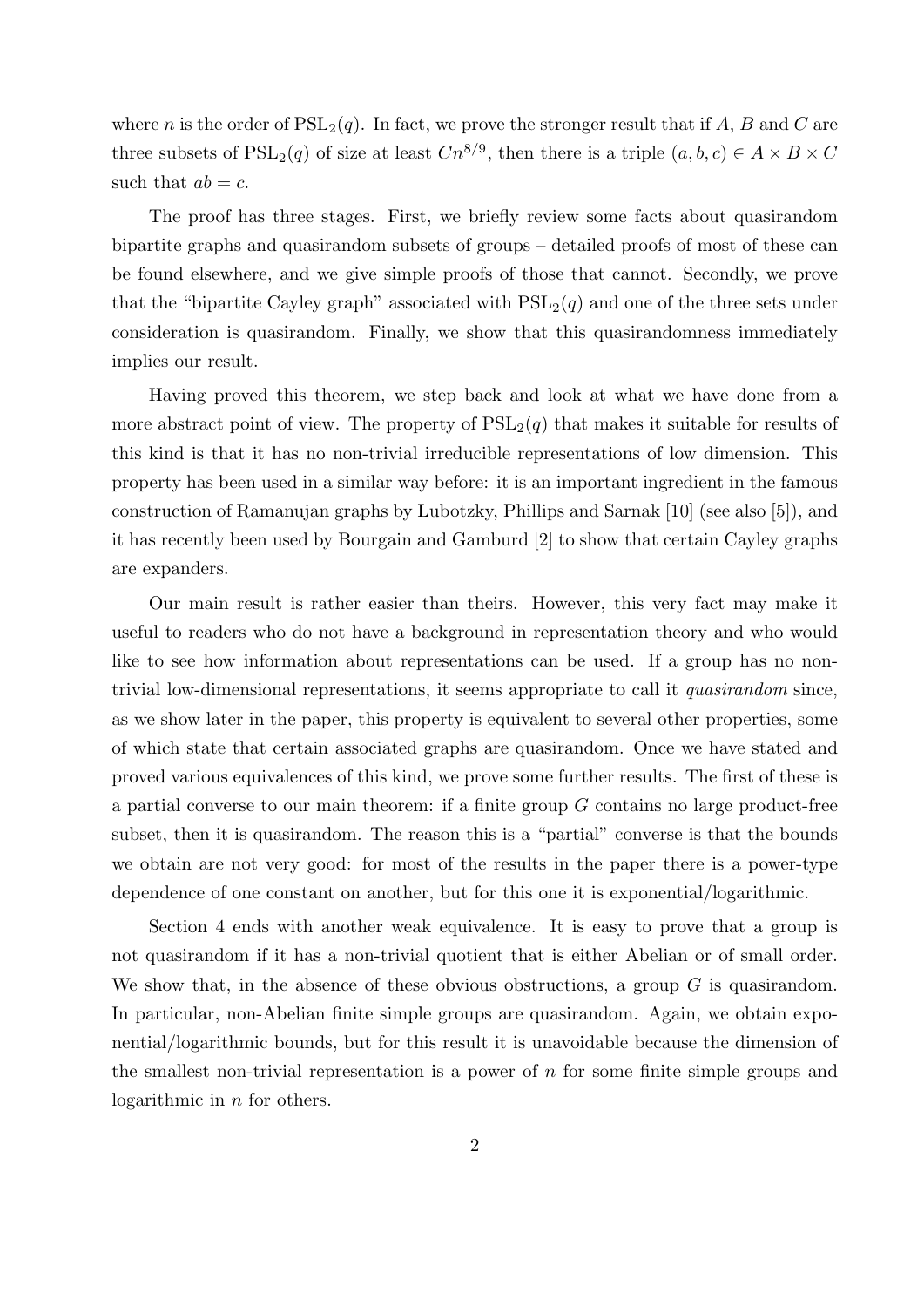In Section 5 we prove a generalization of the main theorem to more complicated sets of equations. The theorem itself allows one to place  $a, b$  and  $ab$  into specified dense subsets of a quasirandom group. It turns out that one can do the same with more variables: for example, the next case says that  $a, b, c, ab, bc, ac$  and abc can be placed into specified sets.

The final section of this paper collects together some open problems that have arisen during the paper, and adds a few more.

#### §2. Quasirandom graphs and sets.

As promised, let us briefly review some of the standard theory of quasirandomness, concentrating in particular on the definitions of a quasirandom graph, a quasirandom bipartite graph and of a quasirandom subset of an Abelian group. The first few results of this section will not be used later, so we shall not give their proofs. However, they put the later results into their proper context.

The notion of a quasirandom graph was introduced by Chung, Graham and Wilson [4], though a similar notion (of so-called "jumbled" graphs) had been defined by Thomason [11]. If x is a vertex in a graph, we shall write  $N_x$  for its neighbourhood. The *adjacency* matrix A of a graph G is defined by  $A(x, y) = 1$  if xy is an edge of G and  $A(x, y) = 0$ otherwise.

**Theorem 2.1.** Let G be a graph with n vertices and density p. Then the following statements are polynomially equivalent, in the sense that if one statement holds for a constant c, then all others hold with constants that are bounded above by a positive power of c.

(i)  $\sum_{x,y\in V(G)} |N_x \cap N_y|^2 \leqslant (p^4 + c_1)n^4$ .

(ii) The number of labelled 4-cycles in G is at most  $(p^4 + c_1)n^4$ .

(iii) For any two subsets  $A, B \subset V(G)$  the number of pairs  $(x, y) \in A \times B$  such that  $xy \in E(G)$  differs from  $p|A||B|$  by at most  $c_2n^2$ .

(iv) The second largest modulus of an eigenvalue of the adjacency matrix of G is at most  $c_3n$ .

A graph that satisfies one, and hence all, of these properties for a small  $c$  is called quasirandom. If one wishes to be more precise, then one can say that  $G$  is c-quasirandom if it satisfies property (i) (or equivalently (ii)) with constant  $c_1 = c$ . A random graph with edge probability  $p$  is almost always quasirandom with small  $c$ , and quasirandom graphs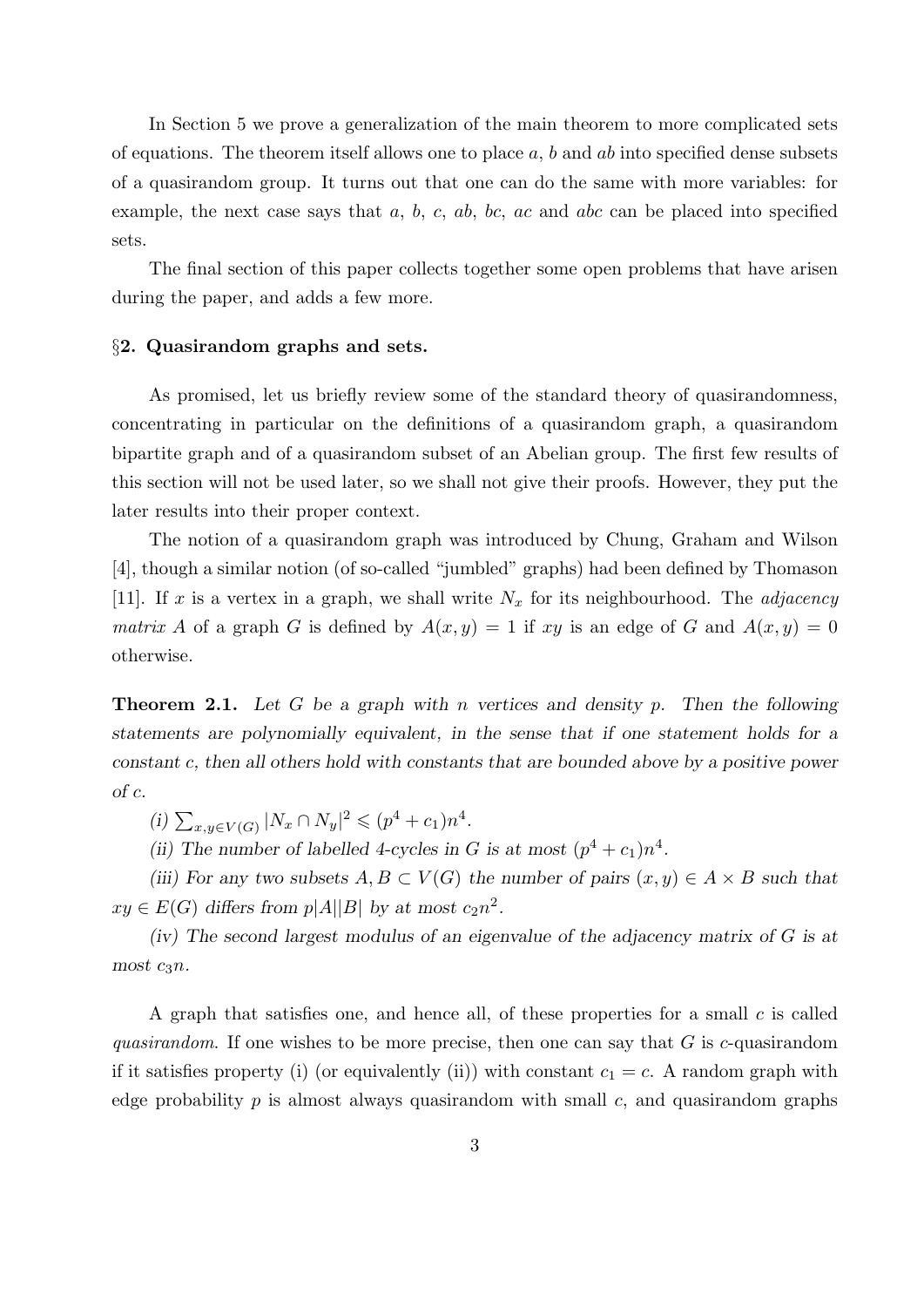have many properties that random graphs have. In particular, if H is any fixed small graph, and  $\phi$  is a random map from  $V(H)$  to  $V(G)$ , then the probability that  $\phi(x)\phi(y)$ is an edge of G whenever xy is an edge of H (in which case  $\phi$  is a homomorphism) is roughly what one would expect, namely  $p^{|E(H)|}$ , and the probability that in addition no non-edge of H maps to an edge of G (in which case  $\phi$  is an *isomorphic embedding*) is roughly  $p^{|E(H)|}(1-p)^{\binom{|V(H)|}{2}-|E(H)|}$ .

A quasirandom bipartite graph is like a quasirandom graph but with some obvious modifications. As above, we state a theorem that serves as a definition as well.

**Theorem 2.2.** Let G be a bipartite graph with vertex sets X and Y and  $p|X||Y|$  edges. Then the following statements are polynomially equivalent.

(i) 
$$
\sum_{x,x'\in X} |N_x \cap N_{x'}|^2 \leq (p^4 + c_1)|X|^2|Y|^2
$$
.

- $(i)$   $\sum_{y,y'\in Y}$   $|N_y \cap N_{y'}|^2 \leqslant (p^4+c_1)|X|^2|Y|^2$
- (ii) The number of labelled 4-cycles that start in X is at most  $(p^4 + c_1)|X|^2|Y|^2$ .

(iv) For any two subsets  $A \subset X$  and  $B \subset Y$  the number of pairs  $(x, y) \in A \times B$  such that  $xy \in E(G)$  differs from  $p|A||B|$  by at most  $c_2|X||Y|$ .

We call a bipartite graph  $c$ -quasirandom if it satisfies condition (i) (and therefore the exactly equivalent conditions (ii) and (iii)) with constant  $c_1 = c$ .

Note that we have not given an eigenvalue condition. This is because the bipartite adjacency matrix (that is, the obvious 01-function defined on  $X \times Y$  as opposed to  $(X \cup Y)^2$ ) is not symmetric. However, as we shall see later, there is a natural analogue of this condition.

To continue our quick survey of known results, let us define quasirandom subsets of Abelian groups. This is a straightforward generalization of a definition of Chung and Graham for the case  $\mathbb{Z}/p\mathbb{Z}$ . Again, we present it as a theorem rather than a definition. Recall that if G is an Abelian group, f is a function from G to C and  $\gamma: G \to \mathbb{C}$  is a character of G, then the Fourier transform of f, evaluated at  $\gamma$ , is the number  $\hat{f}(\gamma)$  =  $|G|^{-1} \sum_{g \in G} f(g) \overline{\gamma(g)}$ . If  $f_1$  and  $f_2$  are two functions defined on G, then their convolution  $f_1 * f_2$  is defined by  $f_1 * f_2(g) = \sum_{x+y=g} f_1(x) f_2(y)$ . If A is a subset of G we shall use the letter A also for the characteristic function of A. That is,  $A(x) = 1$  if  $x \in A$  and 0 otherwise.

**Theorem 2.3.** Let G be an Abelian group of order n and let  $A \subset G$  be a set of size pn. Then the following are equivalent.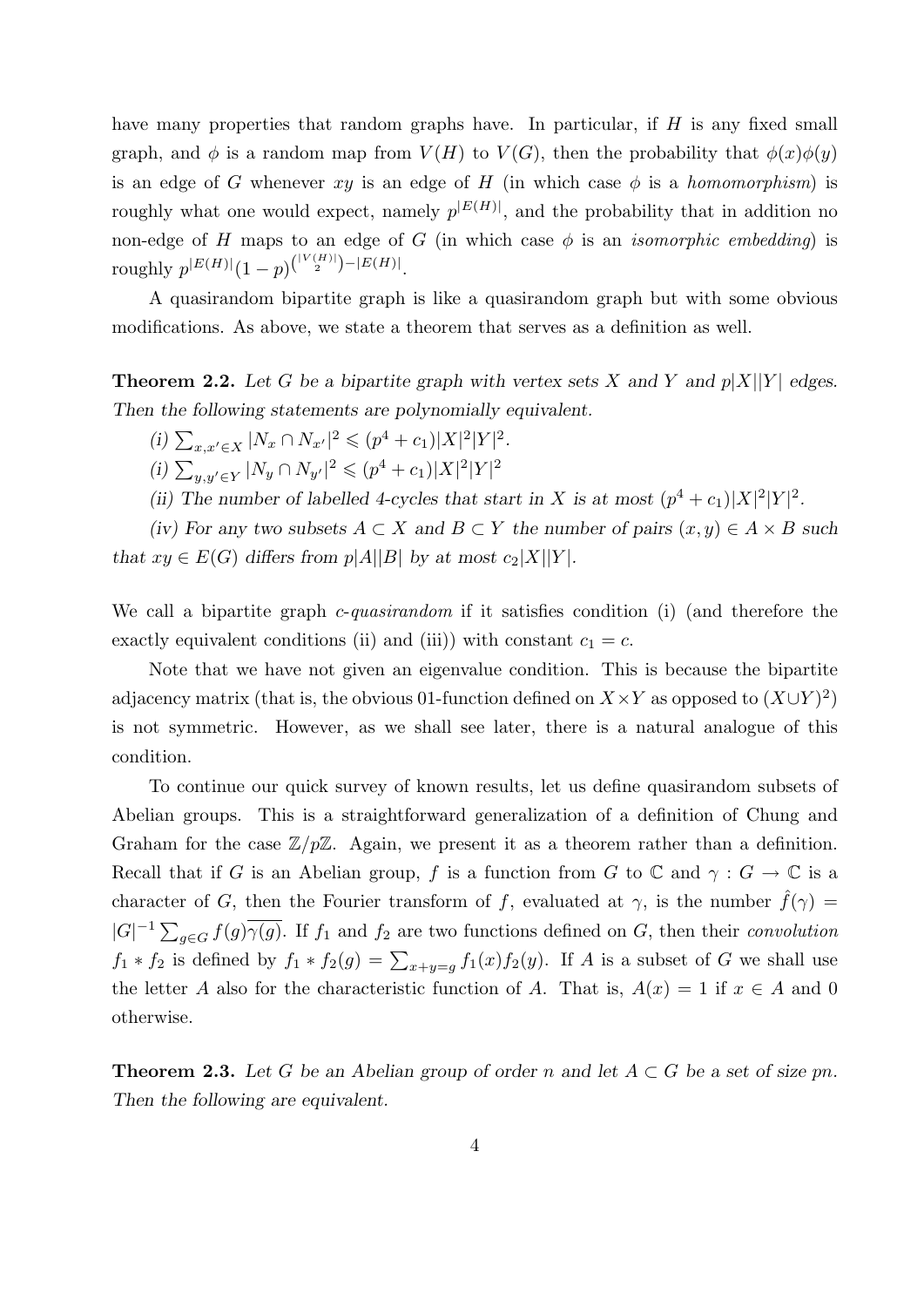(i)  $\sum_{g \in G} |A \cap (A+g)|^2 \leq (p^4 + c_1)n^3$ .

(ii) There are at most  $(p^4 + c_1)n^3$  solutions in A of the equation  $x + y = z + w$ . (iii)  $\sum_{g \in G} |A * A(g)|^2 \leq (p^4 + c_1)n^3$ .

(iv) For every subset  $B \subset G$ ,  $\sum_{g \in G} |A * B(g)|^2 \leq n^{-1}|A|^2|B|^2 + c_2 n^3$ .

(v) The graph with vertex set G and with x joined to y if and only if  $x + y \in A$  is  $c_1$ -quasirandom.

(vi) The bipartite graph with two copies of  $G$  as its vertex sets and with x joined to y if and only if  $y - x \in A$  is c<sub>1</sub>-quasirandom.

(vii)  $|\hat{A}(\gamma)| \leq c_3 n$  for all non-trivial characters  $\gamma$ .

It is often convenient to replace Theorems 2.2 and 2.3 with "functional" or "analytic" versions, as follows.

**Theorem 2.4.** Let X and Y be two finite sets and let  $f : X \times Y \to \mathbb{C}$  be a function that takes values of modulus at most 1. Then the following properties of f are polynomially equivalent.

(i)  $\sum_{x,x'\in X}\sum_{y,y'\in Y}f(x,y)\overline{f(x,y')f(x',y)}f(x',y')\leqslant c_1|X|^2|Y|^2.$ 

(ii) For any two functions  $u: X \to \mathbb{C}$  and  $v: Y \to \mathbb{C}$  taking values of modulus at most 1,

$$
\left|\sum_{x,y} f(x,y)u(x)v(y)\right| \leqslant c_2|X||Y|.
$$

(iii) For any two sets  $A \subset X$  and  $B \subset Y$ ,

$$
\left|\sum_{x\in A}\sum_{y\in B}f(x,y)\right|\leqslant c_3|X||Y|.
$$

A function f with one, and hence all three, of the above properties is called quasirandom. More precisely, we call it c-quasirandom if property (i) holds with constant  $c$ .

Theorem 2.4 is closely related to Theorem 2.2. Indeed, if  $G$  is a bipartite graph with vertex sets  $X$  and  $Y$  and density  $p$ , then  $G$  is quasirandom if and only if the function  $f(x, y) = G(x, y) - p$  is quasirandom, where we have written G for the characteristic function of the graph as well (so  $f(x, y)$  is  $1 - p$  if  $(x, y)$  is an edge and  $-p$  otherwise). This is particularly easy to show if G is regular, in the sense that every vertex in X has degree  $p|Y|$  and every vertex in Y has degree  $p|X|$ . Then a quick calculation shows that  $G$  is c-quasirandom if and only if  $f$  is c-quasirandom.

Now let us give a functional version of Theorem 2.3. Instead of trying to give as many equivalences as possible, we shall restrict our attention to ones that will be of interest later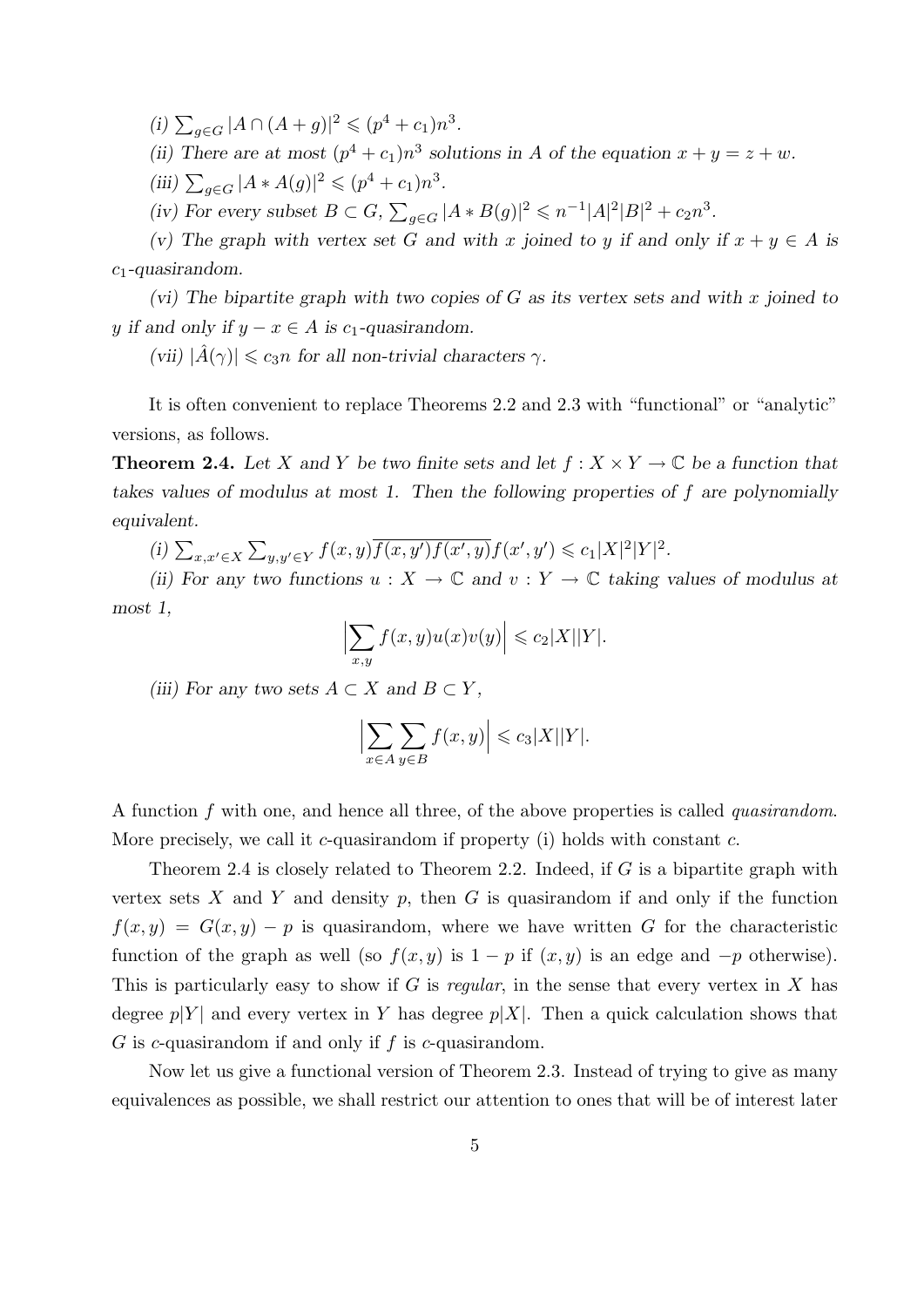(in Section 4, when we come to define quasirandom groups). These apply to subsets of an arbitrary group. They are not deep equivalences, as one might suspect from the fact that they all hold with the same constant.

**Theorem 2.5.** Let G be a group of order n and let  $f: G \to \mathbb{C}$  be a function taking values of modulus at most 1. Then the following are exactly equivalent.

 $(i)$   $\sum_{x \in G}$  $\sum_{y\in G} f(x) \overline{f(yx)}$  $\overset{2}{\leq}$   $cn^3$ . (ii)  $\sum_{ab^{-1}=cd^{-1}} f(a) \overline{f(b)f(c)} f(d) \leq c n^3$ . (iii) The function  $F(x, y) = f(xy^{-1})$  is a c-quasirandom function on  $G \times G$ .

**Proof.** To see that (i) and (ii) are equivalent, note that the sum on the left-hand side of (i) is equal to

$$
\sum_{x,y,z \in G} f(x) \overline{f(yx)f(z)} f(yz).
$$

The result now follows from the obvious one-to-one correspondence between quadruples  $(a, b, c, d)$  such that  $ab^{-1} = cd^{-1}$  and quadruples of the form  $(x, yx, z, yz)$ .

To see that (ii) and (iii) are equivalent, note that

$$
\sum_{x,x'} \sum_{y,y'} F(x,y) \overline{F(x,y')} F(x',y) F(x',y') = \sum_{x,x'} \sum_{y,y'} f(xy^{-1}) \overline{f(xy'^{-1})} f(x'y^{-1}) f(x'y'^{-1}) .
$$

Now for each  $x, x', y$  and y' we have  $(xy^{-1})(x'y^{-1})^{-1} = (xy'^{-1})(x'y'^{-1})^{-1}$ . In the other direction, if  $ab^{-1} = cd^{-1}$  and g is any group element, then let  $y = g$ ,  $x = ag$ ,  $y' = c^{-1}ag$ and  $x' = dc^{-1}ag = bg$ . Then  $xy^{-1} = a$ ,  $x'y^{-1} = b$ ,  $xy'^{-1} = c$  and  $x'y'^{-1} = d$ . This gives us an *n*-to-one correspondence between quadruples  $(xy^{-1}, x'y^{-1}, xy'^{-1}, x'y'^{-1})$  and quadruples  $(a, b, c, d)$  such that  $ab^{-1} = cd^{-1}$ , which proves that (ii) holds if and only if

$$
\sum_{x,x'} \sum_{y,y'} F(x,y) \overline{F(x,y')} F(x',y) F(x',y') \leqslant c n^4,
$$

that is, if and only if (iii) holds.  $\Box$ 

For more details about quasirandom graphs, sets and functions, including proofs of most of the previous results, the reader is referred to the early sections of [7]. (This is by no means the only reference, but is chosen because the presentation there harmonizes well with the presentation in this paper.)

Let us now return to the question of a "spectral theory" for bipartite graphs. For an ordinary graph  $G$ , one observes that the adjacency matrix is symmetric and can therefore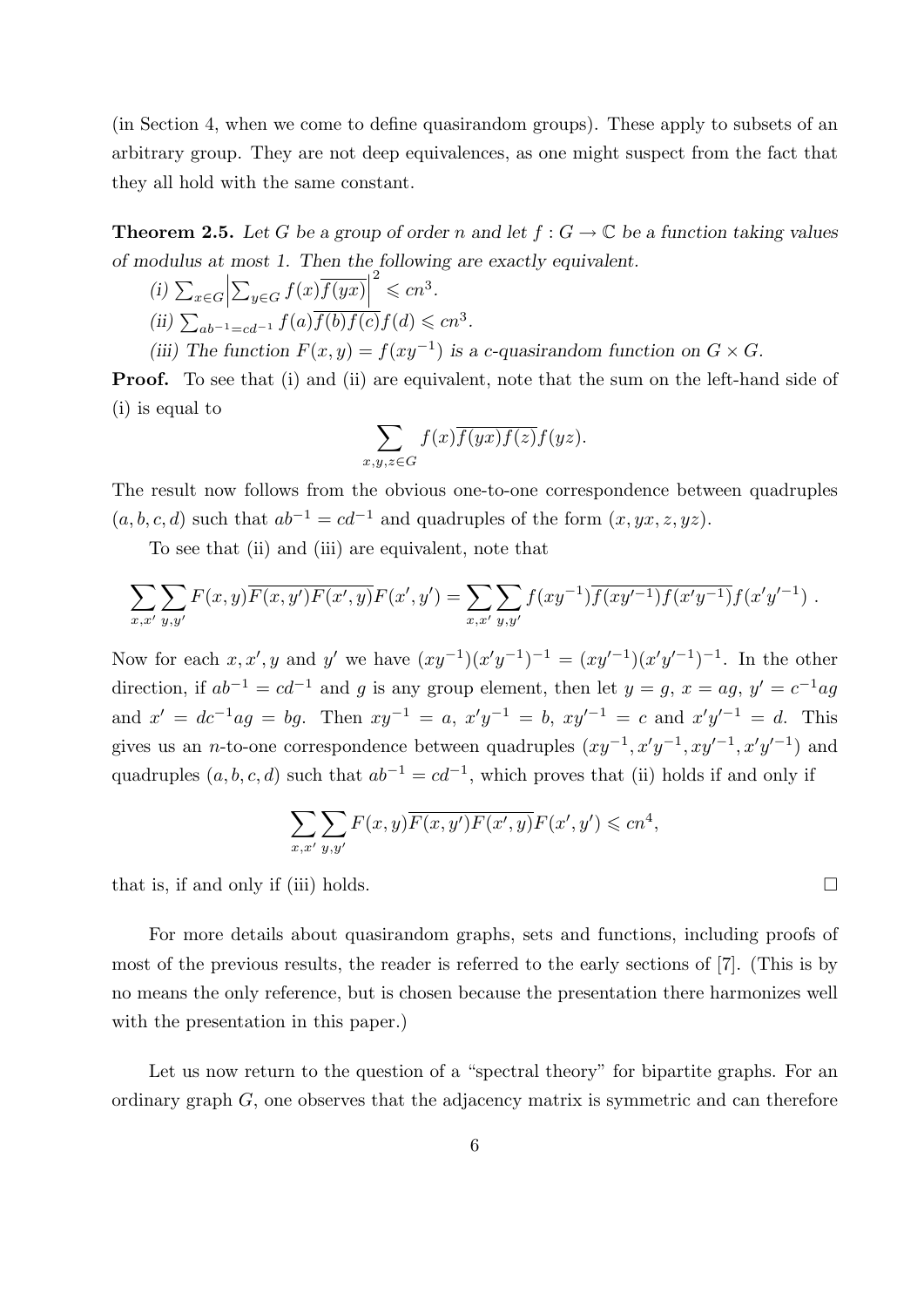be decomposed as  $\sum_{i=1}^{n} \lambda_i u_i \otimes u_i$  for some orthonormal basis  $(u_i)$  of eigenvectors, with  $\lambda_i$  the eigenvalue corresponding to  $u_i$ . (Here we write  $u \otimes v$  for the matrix that takes the value  $u(x)v(y)$  at  $(x, y)$ . If v and w are elements of inner product spaces V and W, then we write  $w \otimes v$  for the linear map from V to W defined by  $x \mapsto \langle x, v \rangle w$ . Notice that these two definitions are consistent.) For a bipartite graph, the adjacency matrix is no longer symmetric, so this result is no longer true. However, what we can do instead is decompose it as a sum  $\sum_{i=1}^{n} \lambda_i u_i \otimes v_i$ , where  $(u_i)$  and  $(v_i)$  are two orthonormal bases. This is called the singular value decomposition of the matrix, which was discovered in the late 19th century and is important in numerical analysis. For the convenience of the reader, we give a proof that it always exists (in the real case).

**Theorem 2.6.** Let  $\alpha$  be any linear map from a real inner product space V to a real inner product space W. Then A has a decomposition of the form  $\sum_{i=1}^{k} \lambda_i w_i \otimes v_i$ , where the sequences  $(w_i)$  and  $(v_i)$  are orthonormal in W and V, respectively, each  $\lambda_i$  is non-negative, and k is the smaller of dim V and dim  $W$ .

**Proof.** To begin, let v be a non-zero vector such that  $\|\alpha v\|/\|v\|$  is maximized. (For this proof,  $\Vert . \Vert$  is the standard Euclidean norm and  $\langle , \rangle$  the standard inner product, either on  $\mathbb{R}^m$  or  $\mathbb{R}^n$ .) Now suppose that w is any vector orthogonal to v and let  $\delta$  be a small real number. Then  $\|\alpha(v + \delta w)\|^2 = \|\alpha v\|^2 + 2\delta \langle \alpha v, \alpha w \rangle + o(\delta)$ , and  $\|v + \delta w\|^2 = \|v\|^2 + o(\delta)$ . It follows that  $\langle \alpha v, \alpha w \rangle = 0$ , since otherwise we could pick a small  $\delta$  with the same sign as  $\langle \alpha v, \alpha w \rangle$  and we would find that  $\|\alpha(v + \delta w)\|/\|v + \delta w\|$  was bigger than  $\|\alpha v\|/\|v\|$ .

Let X and Y be the subspaces of  $\mathbb{R}^n$  and  $\mathbb{R}^m$  orthogonal to v and  $\alpha v$ , respectively. They can be given orthonormal bases, and  $\alpha$  maps everything in X to Y. Let  $\beta$  be the restriction of  $\alpha$  to X. By induction,  $\beta$  has a decomposition of the required form. That is, we can write  $\beta = \sum_{i=2}^{k} \lambda_i w_i \otimes v_i$  with  $v_i \in X$  and  $w_i \in Y$ . Now set  $v_1 = v/||v||$ ,  $w_1 = \alpha v / ||\alpha v|| = \alpha v_1 / ||\alpha v_1||$  and  $\lambda_1 = ||\alpha v_1||$ . Then  $\alpha v_1 = \lambda_1 w_1$ , from which it follows that  $\alpha = \sum_{i=1}^{k} \lambda_i w_i \otimes v_i$ , as required.

The claim made just before Theorem 2.6 is the matrix interpretation of the theorem. Next, let us note a simple, but for our purposes very important, fact that follows from the above argument. In the statement, if  $G$  is a bipartite graph with vertex sets  $X$  and  $Y$  of not necessarily the same size, we call it *regular* if every vertex in  $X$  has the same degree and every vertex in  $Y$  has the same degree.

**Lemma 2.7.** Let G be a regular bipartite graph with vertex sets X and Y. Let  $\alpha$  be the linear map from  $\mathbb{C}^X$  to  $\mathbb{C}^Y$  derived from the bipartite adjacency matrix of G. (That is, if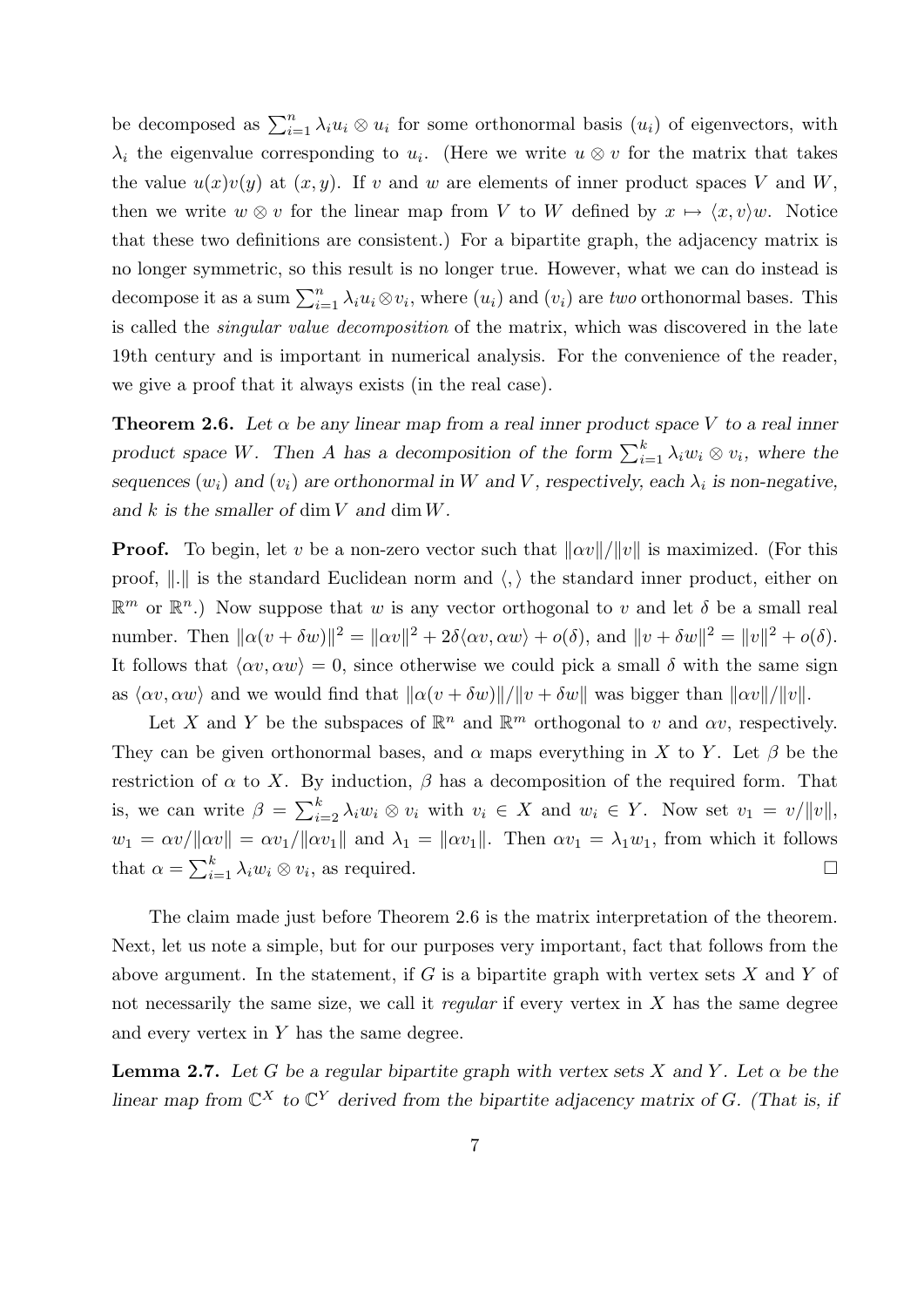$f: X \to \mathbb{C}$  then  $\alpha f(y) = \sum_{x \in X, xy \in E(G)} f(x)$ . Then the set of all functions  $f: X \to \mathbb{C}$ such that  $\sum_{x \in X} f(x) = 0$  and  $||\alpha f||/||f||$  is maximized forms a linear subspace of  $\mathbb{C}^X$ .

**Proof.** Let us first check, using the regularity of G, that the maximum of  $\|\alpha f\|/\|f\|$ over all functions is attained when f is a constant function. Let every vertex in X have degree  $p|Y|$ , so that every vertex in Y has degree  $p|X|$ . Then, settling  $G(x, y)$  to be 1 if  $xy \in E(G)$  and 0 otherwise,

$$
\|\alpha f\|^2 = \sum_{y} \Big|\sum_{x} f(x)G(x,y)\Big|^2
$$
  
=  $\sum_{x,x'} f(x)\overline{f(x')} \sum_{y} G(x,y)G(x',y)$   
 $\leq \frac{1}{2} \sum_{x,x'} (|f(x)|^2 + |f(x')|^2) \sum_{y} G(x,y)G(x',y)$   
=  $\sum_{x} |f(x)|^2 \sum_{x'} \sum_{y} G(x,y)G(x',y)$   
=  $\sum_{x} |f(x)|^2 p^2 |X||Y| = p^2 |X||Y|| \|f\|^2.$ 

It follows that  $\|\alpha f\|/\|f\|$  never exceeds  $p|X|^{1/2}|Y|^{1/2}$ . This bound is attained when f is the constant function 1: then  $||f|| = |X|^{1/2}$ , and  $||\alpha f|| = p|X||Y|^{1/2}$  since  $\alpha f$  takes the value  $p|X|$  everywhere on Y.

The proof of Theorem 2.6 now tells us that the restriction of the linear map  $\alpha$  to the space of functions that sum to zero can be decomposed as  $\sum_{i=2}^{n} \lambda_i w_i \otimes v_i$ . Without loss of generality,  $\lambda_2 \geq \ldots \geq \lambda_n \geq 0$ . Choose k such that  $\lambda_2 = \ldots = \lambda_k > \lambda_{k+1}$  and let X be the subspace of  $G^{\mathbb{C}}$  generated by  $v_2, \ldots, v_k$ . Then the restriction of  $\alpha$  to X is  $\lambda_2 \sum_{i=2}^k w_i \otimes v_i$ . This map is orthogonal on to its image, so  $\|\alpha f\| = \lambda_2 \|f\|$  for every  $f \in X$ . Since  $\alpha\left(\sum_{i=2}^n \mu_i v_i\right) = \sum_{i=2}^n \lambda_i \mu_i w_i$ , it is clear that  $\|\alpha f\| < \lambda_2 \|f\|$  whenever  $\sum_{x \in G} f(x) = 0$  and  $f \notin X$ .

In the next two results we shall see that the numbers  $\lambda_i$  play a very similar role for bipartite graphs that eigenvalues play for graphs.

**Lemma 2.8.** Let G be a bipartite graph with vertex sets X and Y and identify G with its bipartite adjacency matrix  $\sum_{i=1}^{k} \lambda_i w_i \otimes v_i$ , where  $(v_i)$  and  $(w_i)$  are orthonormal sequences. Then  $\sum_i \lambda_i^2$  is the number of edges in G and  $\sum_i \lambda_i^4$  is the number of labelled 4-cycles that start in X.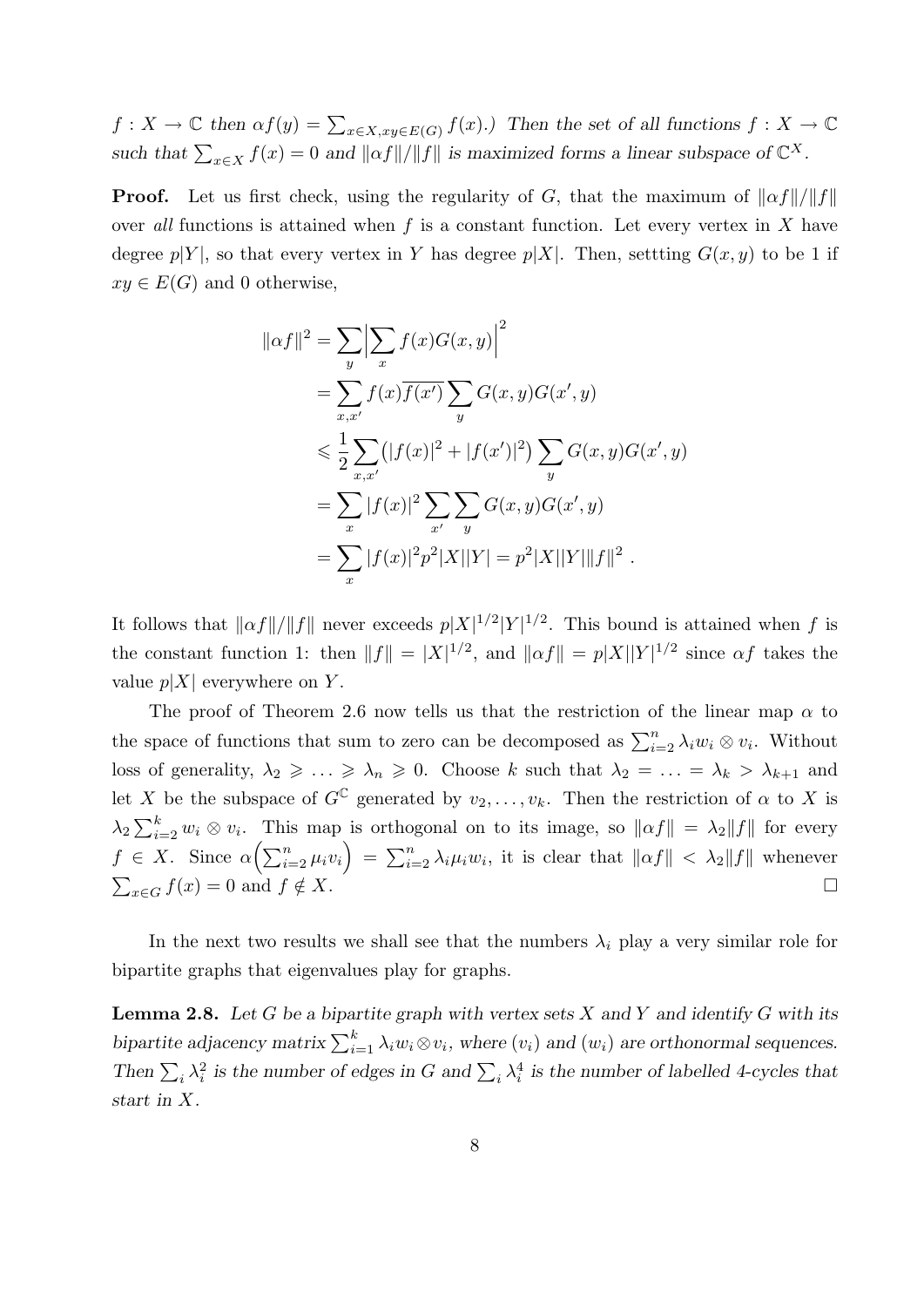**Proof.** The number of edges in G is  $tr(G^T G)$ . But  $G^T$  is  $\sum_i \lambda_i v_i \otimes w_i$ . It is easy to verify that  $(v_i \otimes w_i)(w_i \otimes v_j) = v_i \otimes v_j$ . But  $tr(v_i \otimes v_j) = 1$  if  $i = j$  and 0 otherwise, so the first statement of the lemma follows.

The second part is similar. The number of labelled 4-cycles that start in  $X$  is  $tr(G<sup>T</sup>GG<sup>T</sup>G)$ . If we expand G and  $G<sup>T</sup>$  then once again the only terms that survive are those that use a single *i*. But in this case we have four terms, so the answer is  $\sum_i \lambda_i^4$ .  $\Box$ 

The next result gives a further condition that is equivalent to quasirandomness for regular bipartite graphs.

**Theorem 2.9.** Let G be a regular bipartite graph with vertex sets X and Y,  $p|X||Y|$  edges and identify G with its bipartite adjacency matrix. Then the following are polynomially equivalent.

(i) G is  $c_1$ -quasirandom.

(ii) The maximum of  $||Gf||/||f||$  over all non-zero functions f such that  $\sum_{x \in X} f(x) = 0$ is at most  $c_2|X|^{1/2}|Y|^{1/2}$ .

**Proof.** By Theorem 2.6 we can write  $G = \sum_{i=1}^{k} \lambda_i w_i \otimes v_i$  for orthonormal sequences  $(v_i)$ and  $(w_i)$ . By Lemma 2.8, the number of labelled 4-cycles in G that start in X is  $\sum_{i=1}^{k} \lambda_i^4$ . Suppose that the decomposition is chosen so that  $u_1$  and  $v_1$  are constant functions, which implies that  $\lambda_1 = p|X|^{1/2}|Y|^{1/2}$ . Then, if (ii) holds, we find that

$$
\sum_{i=1}^{k} \lambda_i^4 \leqslant p^4 |X|^2 |Y|^2 + c_2^2 |X||Y| \sum_{i=2}^{k} \lambda_i^2.
$$

By Lemma 2.8,  $\sum_{i=2}^{k} \lambda_i^2 \leqslant p|X||Y|$ , so this is at most  $(p^4 + pc_2^2)|X|^2|Y|^2$ , which establishes (i) with  $c_1 = pc_2^2$ .

Conversely, if (i) holds, then  $\sum_{i=1}^k \lambda_i^4 \leqslant (p^4 + c_1)|X|^2|Y|^2$ . Since  $\lambda_1 = p|X|^{1/2}|Y|^{1/2}$ , it follows that every other  $\lambda_i$  is at most  $c_1^{1/4}$  $\int_1^{1/4} |X|^{1/2} |Y|^{1/2}$ . Since the maximum of these other  $\lambda_i$  is precisely the maximum in (ii), we have established (ii) with  $c_2 = c_1^{1/4}$ 1  $\Box$ 

# §3. A group with no large product-free subset.

In this section we give a quick proof that the density of the largest product-free subset of the group  $PSL_2(q)$  tends to zero as q tends to infinity. Recall that  $PSL_2(q)$  is the 2dimensional projective special linear group over  $\mathbb{F}_q$ , that is, the group of all  $2 \times 2$  matrices over  $\mathbb{F}_q$  with determinant 1, quotiented by the subgroup consisting of I and  $-I$ . It is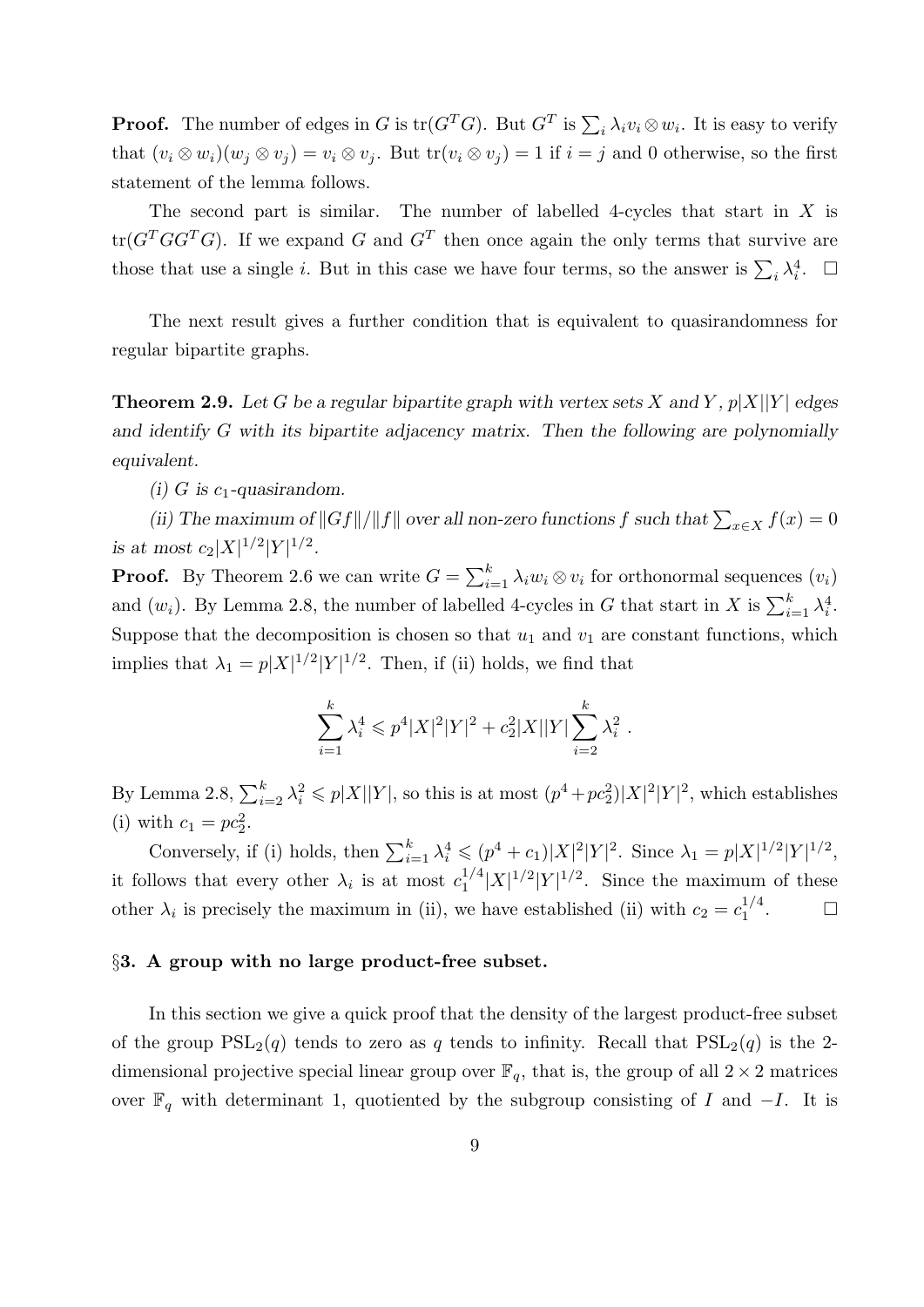natural to look at this family of groups, since it is one of the simplest infinite families of finite simple groups; simple groups themselves are natural to look at because if  $G'$  is a quotient of a group  $G$ , then any product-free subset of  $G'$  lifts to a product-free subset of G. As we have already mentioned, our proof will depend on one basic fact about representations of  $PSL<sub>2</sub>(q)$ , which we state without proof.

**Theorem 3.1.** Every non-trivial representation of  $PSL_2(q)$  has dimension at least (q −  $1)/2.$ 

The proof of Theorem 3.1, due to Frobenius, is not especially hard, though it isn't trivial either. A nice presentation of it can be found in [5]. To put this result in perspective, the order of  $PSL_2(q)$  is  $q(q^2-1)/2$ , so the lowest dimension of a non-trivial representation is proportional to the cube root of the order of the group. This tells us that, in a certain sense,  $PSL<sub>2</sub>(q)$  is very far from being Abelian.

As mentioned in the introduction, we shall in fact prove that, given any three large subsets A, B and C of  $PSL_2(q)$ , there is a triple  $(a, b, c) \in A \times B \times C$  such that  $ab = c$ . In order to prove this, it will be convenient (though not essential) to express the number of such triples in terms of the following bipartite Cayley graph G. The two vertex sets of G are copies of  $PSL_2(q)$  and xy is an edge if and only if there exists  $a \in A$  such that  $ax = y$ . (Note that if xy is an edge, it does not follow that  $yx$  is an edge – this is why we have to consider bipartite graphs.) Then the number of triples we are trying to count is the number of edges from the copy of B on one side of this bipartite graph to the copy of  $C$  on the other. Let  $\Gamma = \mathrm{PSL}_2(q)$ , let  $n = |\Gamma|$  and let  $r = |A|/n$ . Then we know from Theorem 2.2 that the number of edges between these copies of B and C will be approximately  $r|B||C|$ if G is sufficiently quasirandom.

We shall make this argument precise later in the section. But first, let us prove that the graph G actually is quasirandom.

**Lemma 3.2.** Let A be any subset of  $\Gamma$  and let G be the bipartite Cayley graph defined above. Let  $\alpha$  be the corresponding linear map defined in the statement of Lemma 2.5. Let  $f: \Gamma \to \mathbb{C}$  be any function such that  $\sum_{x \in \Gamma} f(x) = 0$ . Then  $\|\alpha f\|/\|f\| \leq (2|A|n/(q-1))^{1/2}$ .

**Proof.** Note first that, for any x and y in Γ, there exists  $a \in A$  such that  $ax = y$  if and only if  $yx^{-1} \in A$ . Thus, this is another way of stating which pairs xy are edges of G. Writing  $A$  for the characteristic function of the set  $A$ , we now have

$$
\alpha f(y) = \sum_{x} G(x, y) f(x) = \sum_{x} A(yx^{-1}) f(x) = \sum_{uv=y} A(u) f(v) = A * f(y) ,
$$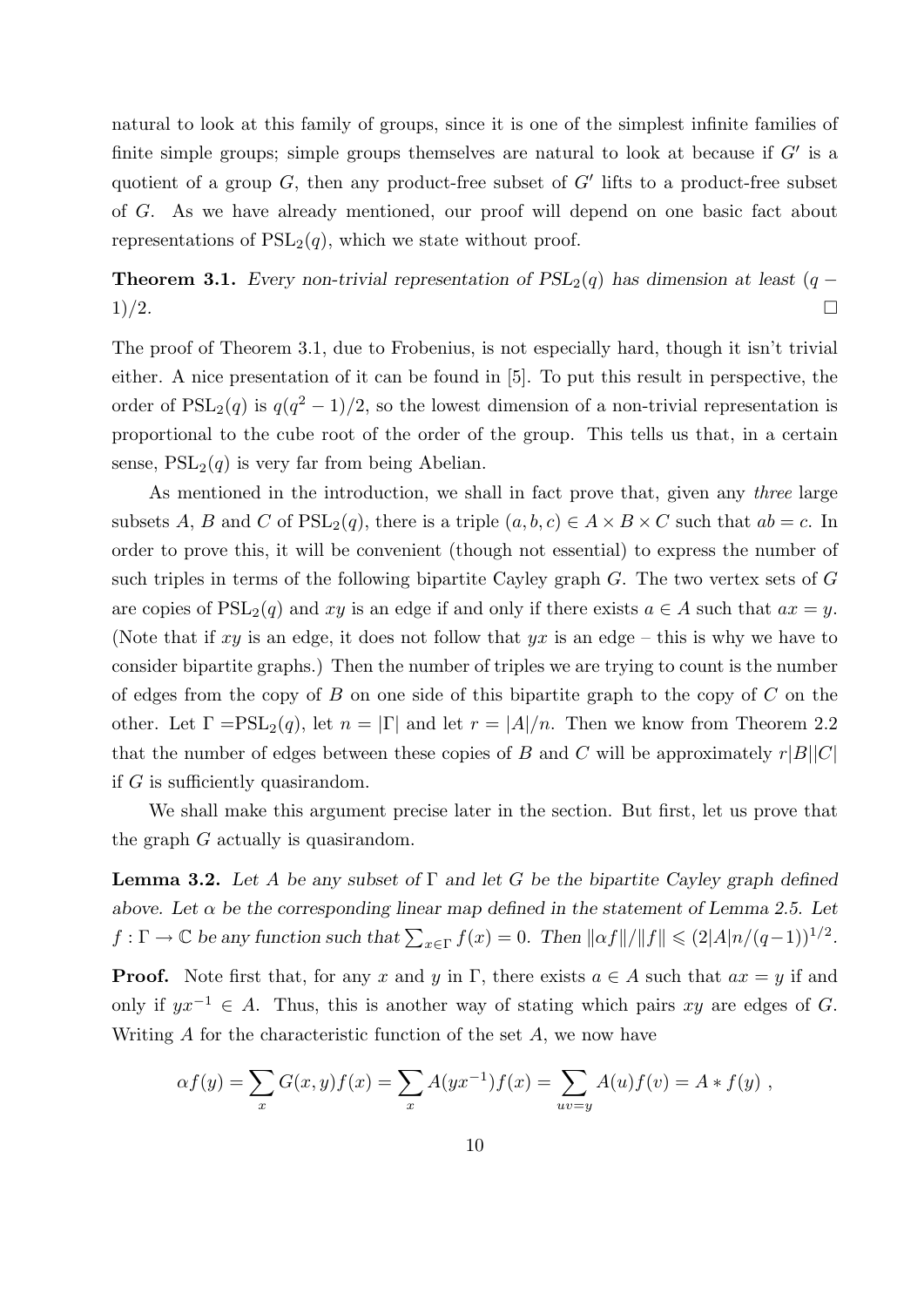where the last equality is true by the definition of the convolution of two functions defined on an arbitrary group. That is,  $\alpha f = A * f$ .

Let  $\lambda$  be the maximum of  $\|\alpha f\|/\|f\|$  over all functions f that sum to zero, and let X be the set of all functions  $f$  that achieve this maximum. Then  $X$  is a linear subspace of  $\mathbb{C}^{\Gamma}$ , by Lemma 2.7 (of course, we count 0 as belonging to X). Now if we choose any  $f \in X$  and any group element  $g \in \Gamma$ , then the function  $T_g f$ , defined by  $T_g f(x) = f(xg)$ , also belongs to  $X$ , since

$$
\alpha T_g f(u) = \sum_{xy=u} A(x) T_g f(y) = \sum_{xy=u} A(x) f(yg) = \sum_{xy=ug} A(x) f(y) = \alpha f(ug) ,
$$

from which it follows that  $\|\alpha T_g f\| = \|\alpha f\|$ . Obviously,  $\|T_g f\| = \|f\|$  as well.

Since any non-zero f in X is non-constant, there exists  $g \in \Gamma$  such that  $T_g f \neq f$ , from which it follows that the right-regular representation of  $\Gamma$  acts non-trivially on X. Therefore, the dimension of X is at least  $(q-1)/2$ , by Theorem 3.1.

It follows from Theorem 2.6 and Lemma 2.8 that  $(q-1)\lambda^2/2$  is at most the number of edges in G, which is  $|A|n$ . That is,  $\lambda \leq (2|A|n/(q-1))^{1/2}$ , as stated.

We have shown that G satisfies condition (ii) of Theorem 2.9, with  $c_2 = \frac{2|A|}{q}$  $(1)$ n)<sup>1/2</sup>, as stated. This may make it look as though G becomes more quasirandom as the cardinality of A decreases, but that is just an accident arising from the way the condition is formulated. The point is that when A is smaller, the graph is less dense, which makes it hard for  $c_2$  to be small enough for condition (iv) of Theorem 2.2 to say anything non-trivial.

Nevertheless, we have more or less proved the main result of this paper. All that remains is to put together the results we have stated or proved already.

**Theorem 3.3.** Let  $\Gamma = PSL_2(q)$ , let  $n = |\Gamma|$  and let A, B and C be three subsets of  $\Gamma$ such that  $|A||B||C| > 2n^3/(q-1)$ . Then there exist  $a \in A$ ,  $b \in B$  and  $c \in C$  with  $ab = c$ . In particular, this is true if all of A, B and C have size greater than  $2n^{8/9}$ . Furthermore, if  $\eta > 0$  and  $|A||B||C| \geq 2n^3/\eta^2(q-1)$ , then the number of triples  $(a, b, c) \in A \times B \times C$ such that  $ab = c$  is at least  $(1 - \eta)|A||B||C|/n$ .

**Proof.** Let  $|A| = rn$ ,  $|B| = sn$  and  $|C| = tn$ . As in the previous lemma, let  $\alpha$  be the linear map  $f \mapsto A * f$ . Let B stand for the characteristic function of the set B, and for each  $x \in \Gamma$  let  $f(x) = B(x) - s$ . Then  $\sum_x f(x) = 0$ , and  $||f||^2 = (1 - s)^2 |B| + s^2 (n - |B|) =$  $s(1-s)n \leqslant sn$ .

It follows from Lemma 3.2 that  $\|\alpha f\|^2 \leq 2rn^2sn/(q-1)$ . But  $A*B(y) = A*(f+s)(y) =$  $\alpha f(y) + rsn$ , so whenever  $A * B(y) = 0$  we have  $|\alpha f(y)| = rsn$ . It follows that the number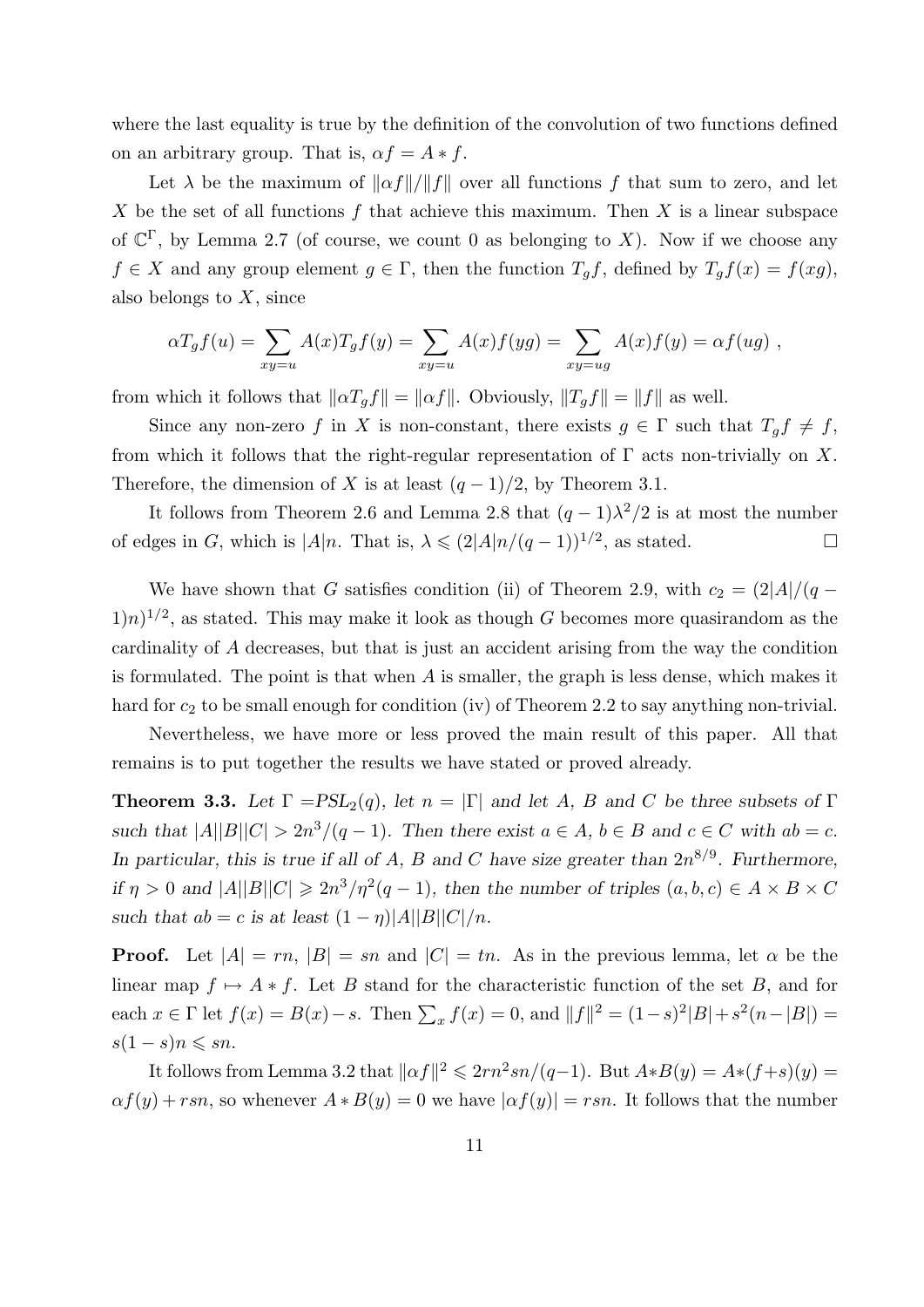m of y for which  $A * B(y) = 0$  satisfies the inequality  $m(rsn)^2 \leqslant 2rsn^3/(q-1)$ , or  $m \leq 2n/rs(q-1)$ . But if  $rst > 2/(q-1)$ , then this is less than tn, which implies that there exists  $c \in C$  such that  $A * B(c) \neq 0$ . Equivalently, there exist  $a \in A$  and  $b \in B$  such that  $ab = c$ , as claimed. The next statement follows from the fact that  $q - 1 \geq n^{1/3}$ .

As for the final claim, the number of triples in question is  $\langle A * B, C \rangle = \langle \alpha f, C \rangle +$ rsn|C|. But  $|\langle \alpha f, C \rangle|^2 \leq 2rn^2sn|C|/(q-1) = 2|A||B||C|n/(q-1)$ , by the Cauchy-Schwarz inequality and the estimate for  $\|\alpha f\|$  obtained earlier, while  $rsn|C| = |A||B||C|/n$ . The result is therefore true provided

$$
2|A||B||C|n/(q-1) \leq \eta^2|A|^2|B|^2|C|^2/n^2,
$$

and this inequality follows from our assumption.

§4. Quasirandom groups.

The property that made  $PSL_2(q)$  a good group for not containing a large product-free set was that every large subset gives rise to a directed Cayley graph that is quasirandom. We deduced this property from the fact that  $PSL<sub>2</sub>(q)$  has no non-trivial low-dimensional representations. Now we shall show that these two properties, as well as several others, are in fact equivalent. We shall use the word "quasirandom" for any group that has one, and hence all, of these properties, but there is a limit to how seriously this word should be taken. In particular, we do not have a model of random groups for which we can show that almost every group is quasirandom. (Gromov has, famously, defined a notion of random group, by taking a set of n generators and a certain number of random relations of prescribed length. However, his groups are infinite: to define a random finite group one would need enough relations to make it finite, but not enough to make it trivial, or very small. This could be a delicate matter.)

A second difference between this notion of quasirandomness and the usual ones for graphs and subsets of groups is that we do not have a "local" characterization, where we count small configurations of a certain kind. (For graphs and subsets of groups these configurations are 4-cycles and quadruples  $ab^{-1} = cd^{-1}$ , respectively.) Indeed, it seems quite likely that no such characterization exists, and to see why, consider the case of the group  $S_n$ . This is not quasirandom, since  $A_n$  is a subgroup of index 2, but if you choose a small number of permutations  $\pi_1, \ldots, \pi_k$  at random (here k should be thought of as an absolute constant), then they will not have any small relations, so one will not have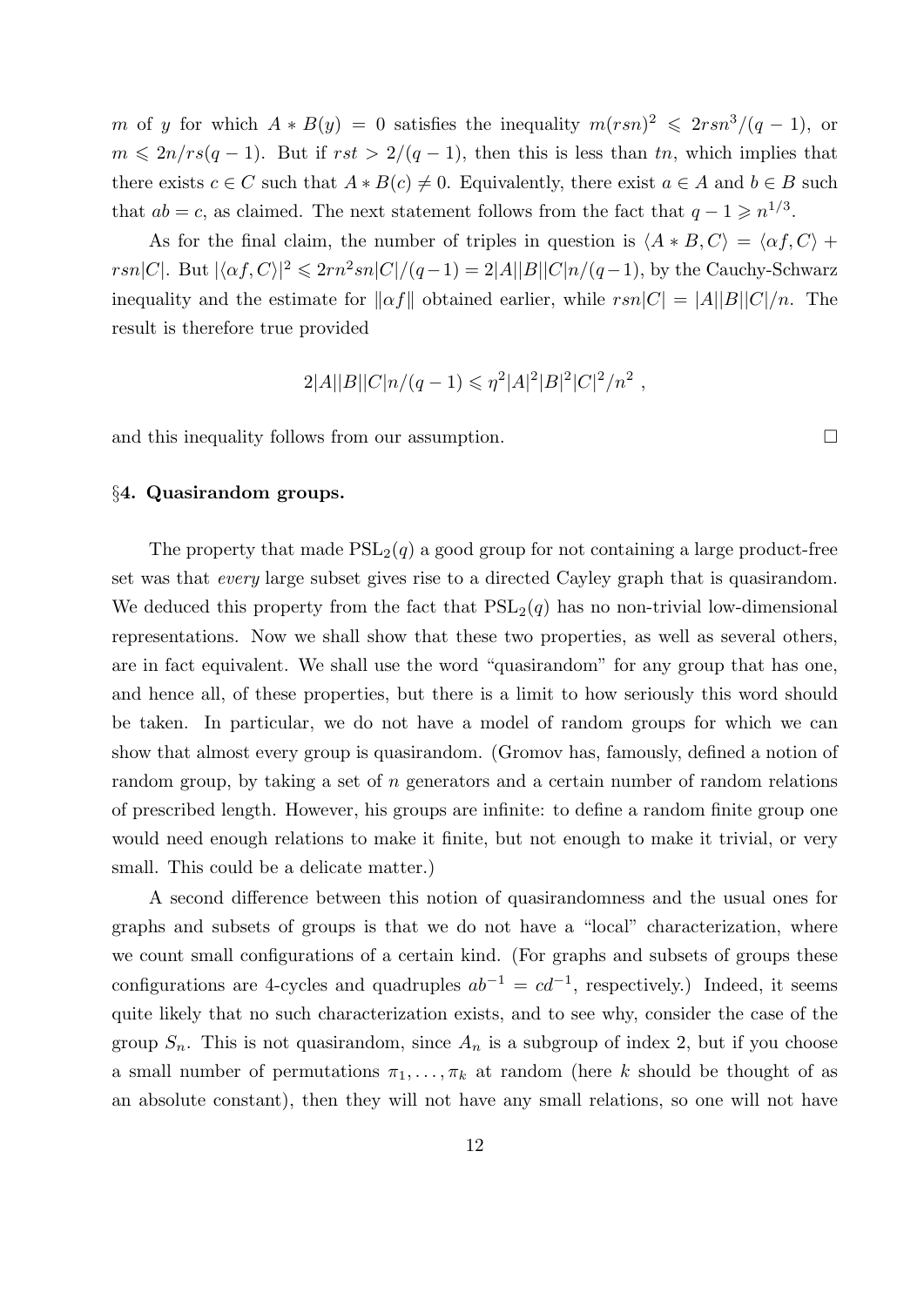any "local" evidence that they are not all even permutations. That is,  $S_n$  appears to be "locally indistinguishable" from  $A_n$ , which is quasirandom.

This may not be the end of the story, however, because there is a sense in which the non-quasirandomness of  $S_n$  is at least "polynomially detectable." Suppose that you are given the multiplication table of  $S_n$ , but you are given it abstractly and not told the order in which the permutations appear. Now suppose that you want an algorithm that will partition the elements into even and odd permutations in polynomial time (in  $n!$ ). You can do it with a randomized algorithm as follows. Choose  $k$  elements at random from the group. Then the probability that they all happen to be even permutations is  $2^{-k}$ , and it is known that if they are all even then they almost surely generate  $A_n$ , while if they are not all even then they almost surely generate  $S_n$ . The time it takes to find the subgroup they generate is easily seen to be polynomial, so after a few attempts one will almost certainly generate  $A_n$  (and we will know that we have done so, since  $A_n$  is the only subgroup of  $S_n$ of index 2).

Now let us begin the process of proving the main result of the section, the statement that various properties of groups are equivalent. Before we get to the statement itself, we shall need some mostly standard lemmas.

**Lemma 4.1.** Let S be the unit sphere in  $\mathbb{C}^n$  in the standard Euclidean norm, and let  $\mu$  be the standard rotation-invariant probability measure on S. Then  $\int \int |\langle v, w \rangle|^2 d\mu(v) d\mu(w) =$  $n^{-1}$ .

**Proof.** The integral in question is the mean square of the inner product of two random unit vectors. This average is clearly unaffected if we fix one of the vectors. But if  $(e_i)_{i=1}^n$  is an orthonormal basis of  $\mathbb{C}^n$ , then  $\int_S \sum_{i=1}^n |\langle v, e_i \rangle|^2 d\mu(v) = \int_S 1 d\mu(v) = 1$ , so by symmetry  $\int_{S} |\langle v, e_1 \rangle|^2 d\mu(v) = n^{-1}$ . This proves the lemma.

**Lemma 4.2.** Let  $\alpha$  be a linear map from  $\mathbb{C}^n$  to  $\mathbb{C}^n$ . Then  $tr(\alpha) = n \int_S \langle \alpha v, v \rangle d\mu$ .

**Proof.** Let  $(e_i)_{i=1}^n$  be an orthonormal basis. Then the trace of the matrix of  $\alpha$  with respect to this basis, and hence of  $\alpha$  itself, is  $\sum_{i=1}^{n} \langle \alpha e_i, e_i \rangle$ . Since this is true for any orthonormal basis, we may average over all of them. The result follows immediately.  $\square$ 

**Lemma 4.3.** Let  $v_1$  and  $v_2$  be two vectors in  $\mathbb{C}^n$ . Then  $\langle v_1, v_2 \rangle = n \int_S \langle v_1, w \rangle \langle w, v_2 \rangle d\mu(w)$ .

**Proof.** The proof is basically the same as that of Lemma 4.2, since for any orthonormal basis  $\langle v_1, v_2 \rangle = \sum_{i=1}^n \langle v_1, e_i \rangle \langle e_i, v_2 \rangle$ , and once again we can average over all of them.  $\Box$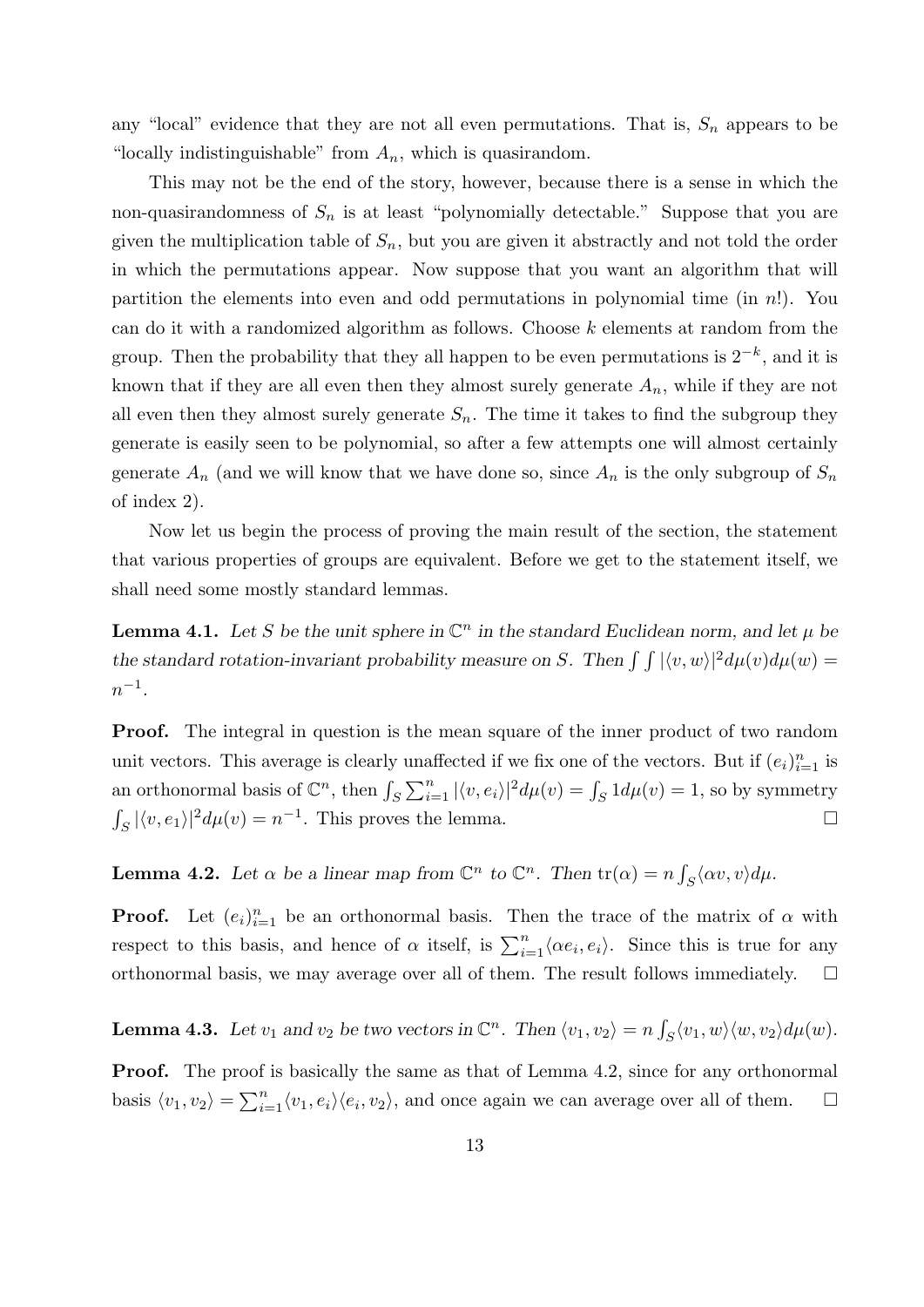**Lemma 4.4.** Let  $v_1, \ldots, v_n$  be unit vectors in  $\mathbb{C}^m$ . Then  $\sum_{i,j} |\langle v_i, v_j \rangle|^2 \geqslant m^{-1} n^2$ .

**Proof.** The trick here is to notice that  $|\langle v_i, v_j \rangle|^2 = \langle v_i \otimes \overline{v_i}, v_j \otimes \overline{v_j} \rangle$ , where  $v_i \otimes \overline{v_i}$  is the  $m \times m$  matrix with entries  $v_i(p)v_i(q)$ , and the inner product is the standard inner product on  $\mathbb{C}^{m^2}$ . It follows that

$$
\sum_{i,j} |\langle v_i, v_j \rangle|^2 = \left\| \sum_{i=1}^n v_i \otimes \overline{v_i} \right\|^2.
$$

Now  $tr(v_i \otimes \overline{v_i}) = 1$  for each i, so the trace of  $\sum_{i=1}^n v_i \otimes \overline{v_i}$  is n, from which it follows that the right hand side is at least  $m^{-1}n^2$ , which proves the lemma.

Note that Lemma 4.4 is sharp. Basically any sufficiently symmetric example shows this, but one simple one is when  $m|n$  and the vectors  $v_i$  consist of  $n/m$  copies of some orthonormal basis. Lemma 4.1 proves that the result is sharp for a "continuous set" of vectors. Given a set for which the lemma is sharp, the proof above shows that  $\sum_{i=1}^{n} v_i \otimes \overline{v_i}$ is  $n/m$  times the identity matrix. That is, the vectors  $v_i$  give us a representation of the identity, which is a well-known way of saying that they are nicely distributed round the unit sphere.

With these lemmas in place, we are ready for our main result of the section.

**Theorem 4.5.** Let G be a finite group. Then the following are polynomially equivalent.

(i) For every subset  $A \subset G$ , the directed Cayley graph with generators in A is c<sub>1</sub>quasirandom.

(ii) For every subset  $A \subset G$  and every function  $f : G \to \mathbb{C}$  that sums to  $0, \|A * f\| \leq$  $c_2 n^{1/2} |A|^{1/2}.$ 

(iii) Every function f from G to the closed unit disc in  $\mathbb C$  such that  $\sum_g f(g) = 0$  is  $c_3$ -quasirandom.

(iv) For every function f from G to the closed unit disc in  $\mathbb C$  such that  $\sum_g f(g) = 0$ , the function  $F(x, y) = f(xy^{-1})$  is c<sub>3</sub>-quasirandom on  $G \times G$ .

(v) Every non-trivial representation of G has dimension at least  $c_4^{-1}$  $\frac{1}{4}$ .

**Proof.** The proof that (v) implies (i) and (ii) is essentially contained in the argument of the previous section. Indeed, suppose that the smallest dimension of a non-trivial representation is k, and let  $A \subset G$ . Let  $\Gamma$  be the directed Cayley graph of A and let X be the space of all functions f such that  $\sum f(x) = 0$  and  $||A * f||/||f||$  is maximized (together with the zero function). Let  $\lambda$  be the maximum value of this ratio. Then X is invariant under the right-regular representation of  $G$ , so by hypothesis it has dimension at least k.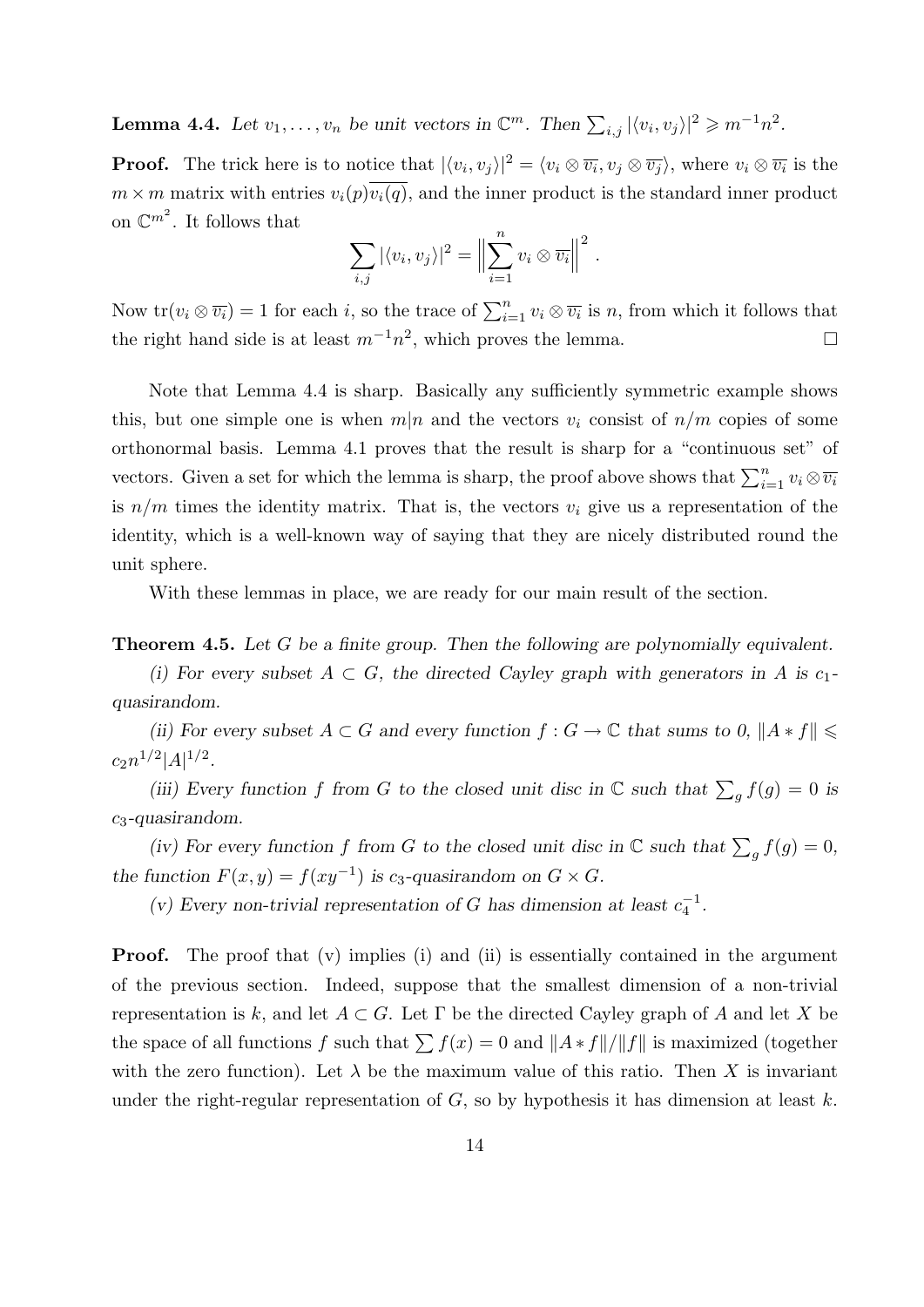Lemma 2.8 implies that  $k\lambda^2 \leqslant |A|n$ , so  $\lambda \leqslant (n|A|/k)^{1/2}$ . This means that if (v) holds then (ii) holds with  $c_2 = c_4^{1/2}$  $\frac{1}{4}$ .

From this and Lemma 2.8 it follows that the number of appropriately directed 4-cycles in G is at most  $|A|^4 + n^2 |A|^2 / k$ . In particular, whatever the cardinality of A, the graph is at least  $k^{-1}$ -quasirandom.

We proved that (iii) and (iv) were equivalent in Theorem 2.5.

Now let us prove that (iii) implies (v). That is, given a non-trivial representation of dimension  $m$ , let us construct from it a function  $f$  that fails to be c-quasirandom for some c that depends polynomially on  $m$ . This we do by an averaging argument, which will exploit the lemmas we have just proved. To simplify the notation, we shall write the average of a function f defined on the sphere S as  $\mathbb{E}_v f(v)$  instead of  $\int_S f(v) d\mu(v)$ .

A standard and easy lemma of representation theory tells us that if G has a representation  $\rho$  then there is an inner product on the vector space V on which G acts such that the representation is unitary. Therefore, we may assume that  $\rho$  already has this property. Also, it will be convenient to assume, as we obviously can, that  $\rho$  is irreducible. To simplify the notation yet further, if  $v \in V$  and  $g \in G$  we shall write gv instead of  $\rho(g)(v)$ .

Given any two vectors v and w in the unit sphere S of V, let  $f_{v,w}: G \to \mathbb{C}$  be defined by  $f_{v,w}(g) = \langle gv, w \rangle$ . Notice that  $|f_{v,w}(g)| \leq 1$  for every g. Furthermore, for any g' we have

$$
\sum_{g} gv = \sum_{g} g' gv = g' \left(\sum_{g} gv\right).
$$

Since  $\rho$  is irreducible, it follows that  $\sum_{g} gv = 0$  (or it would generate a 1-dimensional invariant subspace of V and  $\rho$  would not be irreducible). Therefore,  $\sum_g f_{v,w}(g) = \sum_g \langle gv, w \rangle =$ 0. Our averaging argument will show that at least one of these functions  $f_{v,w}$  fails to have the property in (iii), if  $c_4 < m^{-3}$ .

By Lemma 4.3 (for the second equality),

$$
\mathbb{E}_w \mathbb{E}_g f_{v,w}(g) \overline{f_{v,w}(gh)} = \mathbb{E}_g \mathbb{E}_w \langle gv, w \rangle \langle w, ghv \rangle = m^{-1} \mathbb{E}_g \langle gv, ghv \rangle = m^{-1} \langle v, hv \rangle.
$$

Therefore, by Lemma 4.2,

$$
\mathbb{E}_v \mathbb{E}_w \mathbb{E}_g f_{v,w}(g) \overline{f_{v,w}(gh)} = m^{-2} \overline{\operatorname{tr} h} .
$$

Therefore, by the Cauchy-Schwarz inequality,

$$
\mathbb{E}_v \mathbb{E}_w \Big| \mathbb{E}_g f_{v,w}(g) \overline{f_{v,w}(gh)} \Big|^2 \geqslant m^{-4} |\operatorname{tr} h|^2.
$$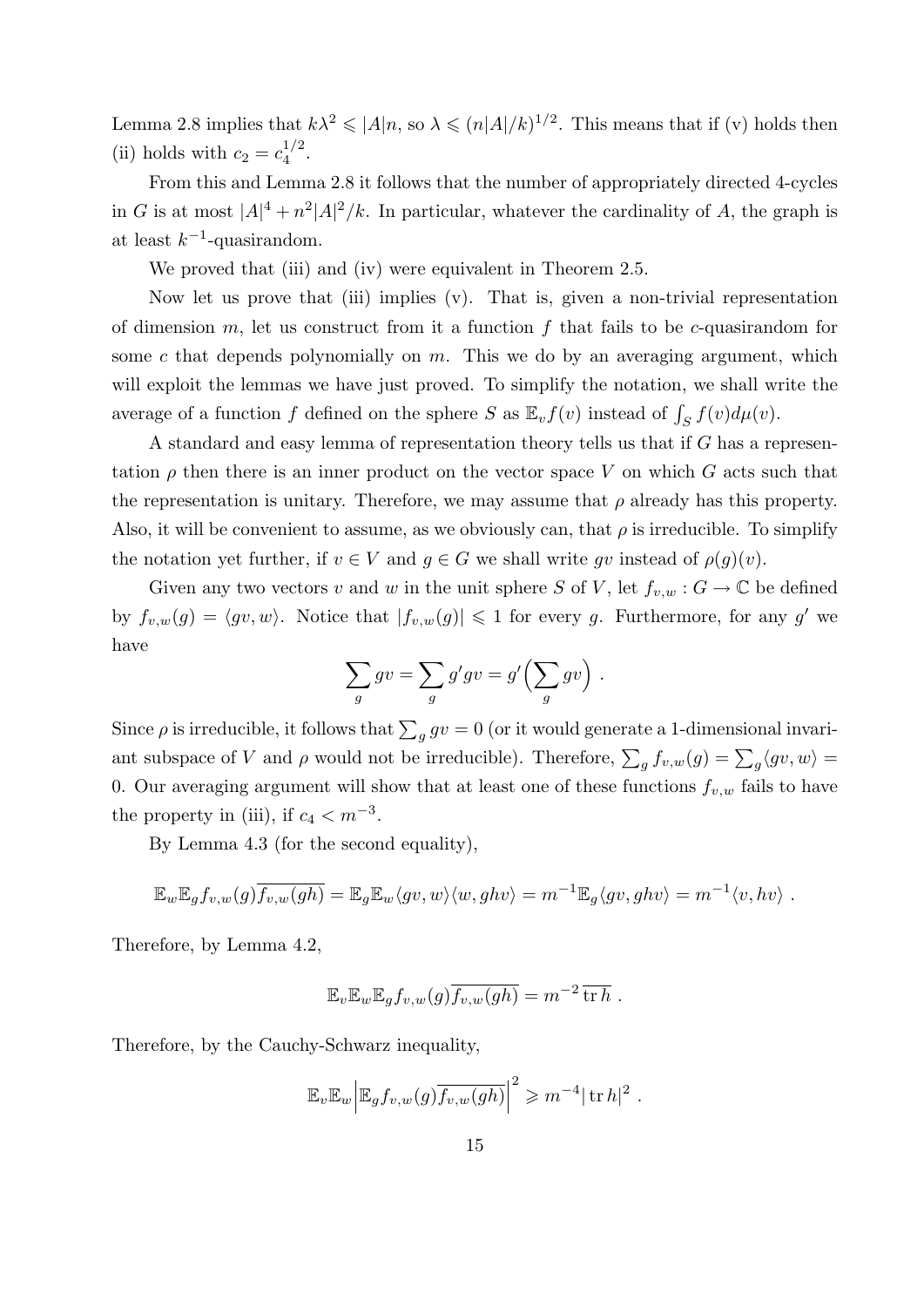From this it follows that

$$
\mathbb{E}_v \mathbb{E}_w \mathbb{E}_h \Big| \mathbb{E}_g f_{v,w}(g) \overline{f_{v,w}(gh)} \Big|^2 \geqslant m^{-4} \mathbb{E}_h |\operatorname{tr} h|^2 ,
$$

and hence that there exist  $v$  and  $w$  such that

$$
\mathbb{E}_h \Big| \mathbb{E}_g f_{v,w}(g) \overline{f_{v,w}(gh)} \Big|^2 \geqslant m^{-4} \mathbb{E}_h |\operatorname{tr} h|^2.
$$

We now have the task of bounding  $\mathbb{E}_h |\text{tr } h|^2$  from below. But  $\mathbb{E}_h |\text{tr } h|^2$  =  $\mathbb{E}_g \mathbb{E}_h |\text{tr}(gh^{-1})|^2 = \mathbb{E}_g \mathbb{E}_h |\langle A_g, A_h \rangle|^2$ , where  $A_g$  and  $A_h$  are the unitary matrices corresponding to g and h and the inner product comes from considering  $A_g$  and  $A_h$  as vectors in  $\mathbb{C}^{m^2}$  and taking the standard inner product there. Since these vectors have norm  $\sqrt{m}$ , Lemma 4.4 implies that  $\mathbb{E}_g \mathbb{E}_h |\langle A_g, A_h \rangle|^2 \geq m$ . Putting all this together, we find that

$$
\mathbb{E}_h \Big| \mathbb{E}_g f_{v,w}(g) \overline{f_{v,w}(gh)} \Big|^2 \geqslant m^{-3} ,
$$

completing the proof that (iii) implies (v).

All that remains to prove the theorem is to show that (i) implies (iii). That is, given a non-quasirandom function defined on G, we would like to construct from it a 01-valued function that gives rise to a Cayley graph that is also not quasirandom. Since this argument is standard, we shall be slightly sketchy about it.

It can be shown that the formula

$$
||F|| = \left(\sum_{x,x'} \left|\sum_{y} F(x,y)\overline{F(x',y)}\right|^2\right)^{1/4}
$$

defines a norm  $\|.\|$  on the space of functions  $F : G \times G \to \mathbb{C}$ . (This is a fairly easy lemma: a proof can be found in  $[7]$ .) It follows from the triangle inequality that if F fails to be c-quasirandom, then either Ref or Imf fails to be  $(c/16)$ -quasirandom. Therefore, if f is a function for which (ii) fails, then there must exist a function u with values in  $[-1, 1]$  and average 0 such that

$$
\sum_{g} \left( \sum_{h} u(h) u(gh) \right)^2 \geqslant c_3 |G|^3 / 16.
$$

Now let  $v(g) = (1 + u(g))/2$  for every  $g \in G$ . Then a standard argument shows that

$$
\sum_{g} \left( \sum_{h} v(h)v(gh) \right)^2 \geqslant |G|^3/16 + c_3|G|^3/256 = (1 + c_3/16)|G|^3/16.
$$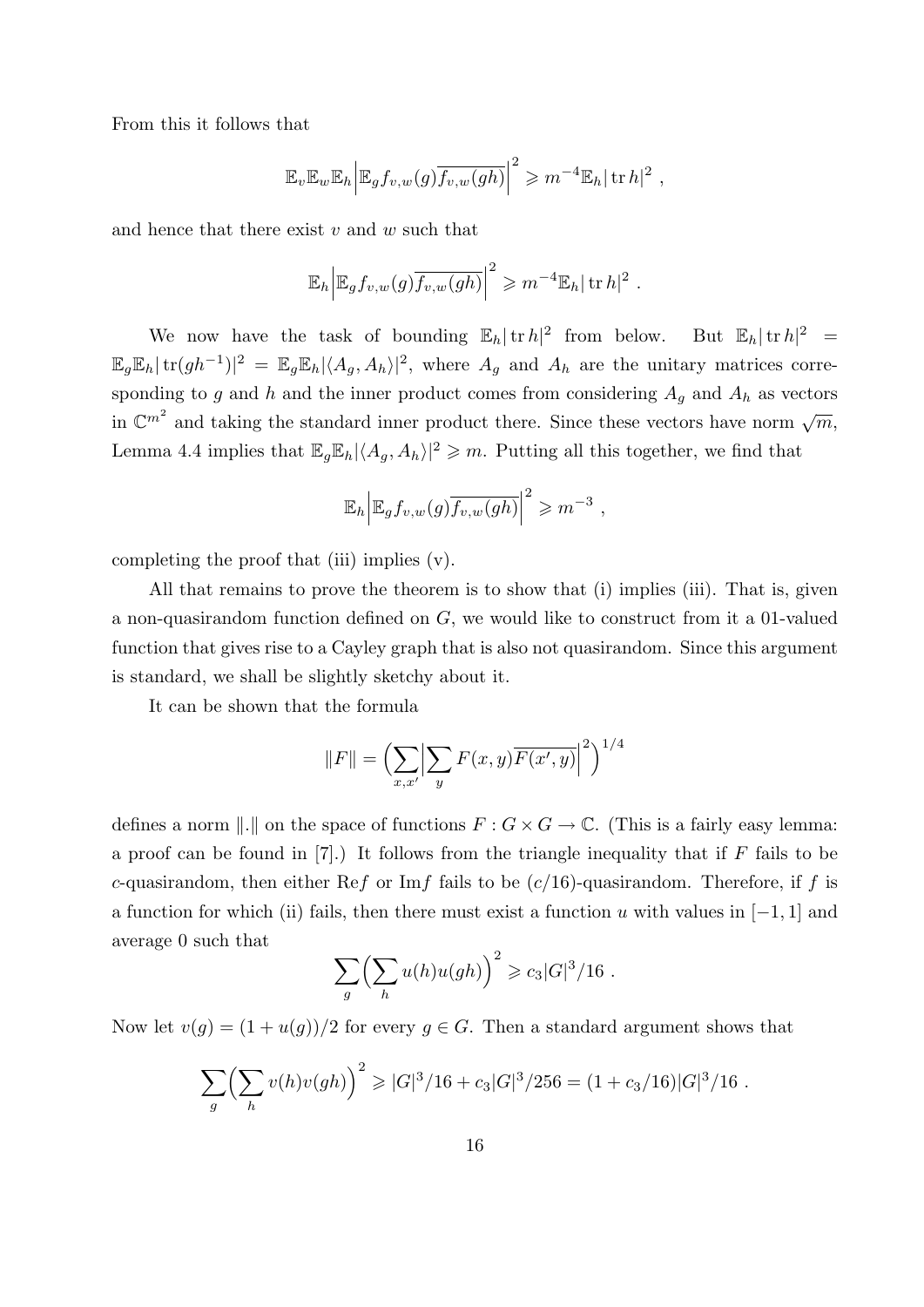(The argument is to expand the left-hand side into a sum of sixteen terms and observe that

$$
\sum_{g,g'} \left(\sum_h v(h)v(gh)\right)^2 - \frac{|G|^3}{16} - \frac{1}{16} \sum_{g,g'} \left(\sum_h u(h)u(gh)\right)^2
$$

is a sum of squares.)

Now choose a subset  $A \subset G$  randomly, putting q into A with probability  $v(q)$ , making all choices independently. Writing  $A$  also for the characteristic function of the set  $A$ , we wish to estimate the sum

$$
\sum_{g} \left( \sum_{h} A(h) A(gh) \right)^2 = \sum_{g} \sum_{h,h'} A(h) A(gh) A(h') A(gh') .
$$

The number of choices of  $(g, h, h')$  for which the elements h, gh, h' and gh' are not all distinct is  $O(|G|^2)$ , and for all other choices the expected value of  $A(h)A(gh)A(h')A(gh')$ is  $v(h)v(gh)v(h')v(gh')$ . Therefore, the expected value of the sum is at least  $(1 +$  $c_3/20$ | $G$ |<sup>3</sup>/16 when  $|G|$  is sufficiently large. Also, with very high probability A has cardinality at most  $(1+c_3/1000)|G|/2$  (again, if |G| is sufficiently large). It follows that there exists a set A such that the directed Cayley graph defined by A is not  $c_3/32$ -quasirandom.  $\Box$ 

We end this section with two further characterizations of quasirandom groups. The first one states that the quasirandom groups are precisely those that do not contain a large product-free set. In one direction this is a very simple adaptation of Theorem 3.3 to a more general context. (This is an exercise, but the details can be found in the next section, in Lemma 5.1 and the remarks immediately following it.) So we shall concentrate on the other direction. As commented in the introduction, this final equivalence is not a polynomial one: we shall show that if the largest product-free subset of G has size  $\delta |G|$ , then G has no non-trivial representation of dimension less than  $C \log(1/\delta)$  for some absolute constant C.

**Theorem 4.6.** Let G be a group of order n and suppose that G has a non-trivial representation of dimension k. Then G has a product-free subset of size at least  $c^k n$ , where  $c > 0$  is an absolute constant.

**Proof.** Let  $\phi: G \to \mathbb{C}^k$  be a unitary representation of G. Without loss of generality  $\phi$  is irreducible, since otherwise we can find a representation with a smaller  $k$ . Also, without loss of generality it is faithful, since otherwise we can replace G by  $G/\text{ker }\phi$ . Therefore, without loss of generality the elements of G are themselves unitary transformations of  $\mathbb{C}^k$ .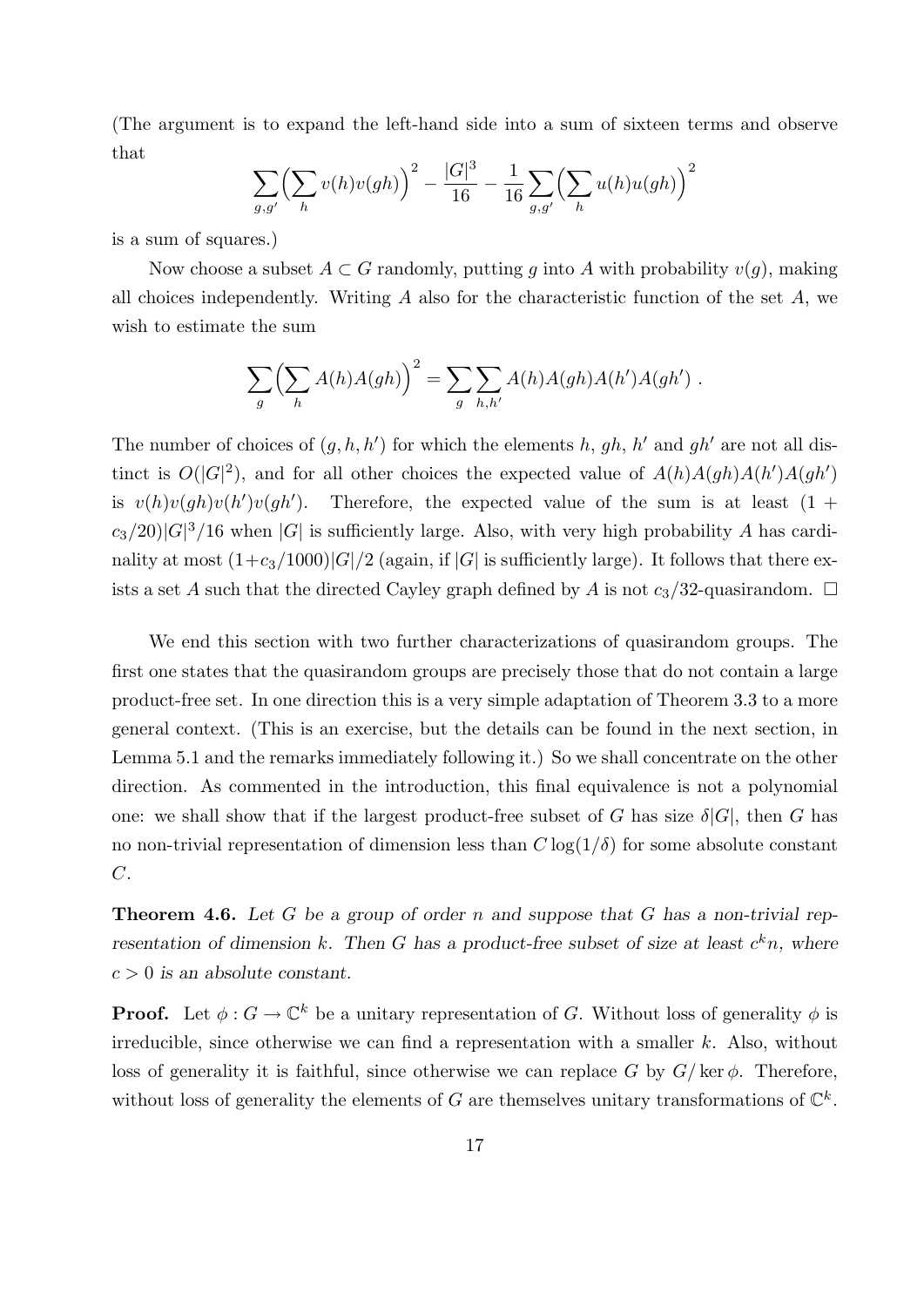Now for any vector  $v \in \mathbb{C}^k$  we have  $\sum_{\alpha \in G} \alpha v = 0$ , since it is invariant under left multiplication by any  $\beta \in G$  and the representation is irreducible. It follows from Lemma 4.2 that the average trace of an element of G is 0. Since the trace of a unitary operator has modulus at most k, it follows that the number of elements  $\alpha \in G$  such that tr $\alpha$  has real part greater than  $k/2$  is at most  $2n/3$ . That is, at least  $n/3$  elements of G have trace with real part less than or equal to  $k/2$ .

Now the trace is the sum of the eigenvalues, so if  $\text{tr }\alpha$  has real part at most  $k/2$ , there must be an eigenvalue  $\omega$  with real part at most 1/2.

Let X be the set of all  $\alpha \in G$  such that  $\operatorname{tr} \alpha \leq k/2$  and for each  $\alpha \in X$  let  $v(\alpha)$  be a unit eigenvector with eigenvalue  $\omega(\alpha)$  that has real part less than 1/2.

Now let  $\delta > 0$  be an absolute constant to be chosen later. By a standard volume argument the unit sphere of  $\mathbb{C}^k$  has a  $\delta$ -net of cardinality at most  $(3/\delta)^{2k}$ , so we can choose at least  $(\delta/3)^{2k}$ |X| elements  $\alpha$  of X such that all the vectors  $v(\alpha)$  lie within  $\delta$  of some point and hence within  $2\delta$  of each other. Therefore, we can choose at least  $(\delta/4)^{2k}n$ elements  $\alpha$  of X such that all the  $v(\alpha)$  are within 2δ of each other and all the  $\omega(\alpha)$  are within  $\delta$  of each other as well. Let Y be a subset of X with this property.

We would now like to show that, for any  $\alpha$  and  $\alpha'$  in Y, the vectors  $\alpha v(\alpha)$  and  $\alpha'v(\alpha)$ are close. This we deduce from the following equalities and inequalities, which all follow from the properties of Y and the fact that the elements of G preserve distance:  $\alpha v(\alpha) =$  $\omega(\alpha)v(\alpha); \|\omega(\alpha)v(\alpha) - \omega(\alpha')v(\alpha)\| \leq \delta; \|\omega(\alpha')v(\alpha) - \omega(\alpha')v(\alpha')\| \leq 2\delta; \ \omega(\alpha')v(\alpha') =$  $\alpha'v(\alpha')$ ;  $\|\alpha'v(\alpha')-\alpha'v(\alpha)\|\leq 2\delta$ . Therefore, by the triangle inequality,  $\|\alpha v(\alpha)-\alpha'v(\alpha)\|\leq 1$ 5δ.

Now let  $\alpha''$  be another element of Y. Then  $\|\alpha v(\alpha) - \alpha''v(\alpha)\| \leq 5\delta$  as well. Also, from the previous inequality and the fact that  $\alpha$  is unitary, we can deduce that  $\|\alpha^2 v(\alpha) \alpha\alpha'v(\alpha)\|\leqslant 5\delta$ . Therefore, if  $\alpha\alpha'=\alpha''$  it follows that  $\|\alpha^2v(\alpha)-\alpha v(\alpha)\|\leqslant 10\delta$ , and hence that  $\|\alpha v(\alpha) - v(\alpha)\| \leq 10\delta$ , and finally that  $|\omega(\alpha) - 1| \leq 10\delta$ . But we know that  $\omega(\alpha)$  is a complex number with modulus 1 and real part at most  $1/2$ , from which it follows that  $|\omega(\alpha) - 1| \geq 1$ . Therefore, Y is product free as long as we choose  $\delta$  to be less than 1/10. Therefore, we can find a product-free subset Y of G of size at least  $c^k n$  with c a positive absolute constant (in fact,  $1/2000$  will do), which proves the theorem.

Our final characterization of quasirandom groups states that a group  $G$  is quasirandom if and only if every quotient of  $G$  is large and non-Abelian. We start with a natural special case of this, showing that all non-cyclic finite simple groups are quasirandom. One could presumably prove this result with a better bound than we obtain by using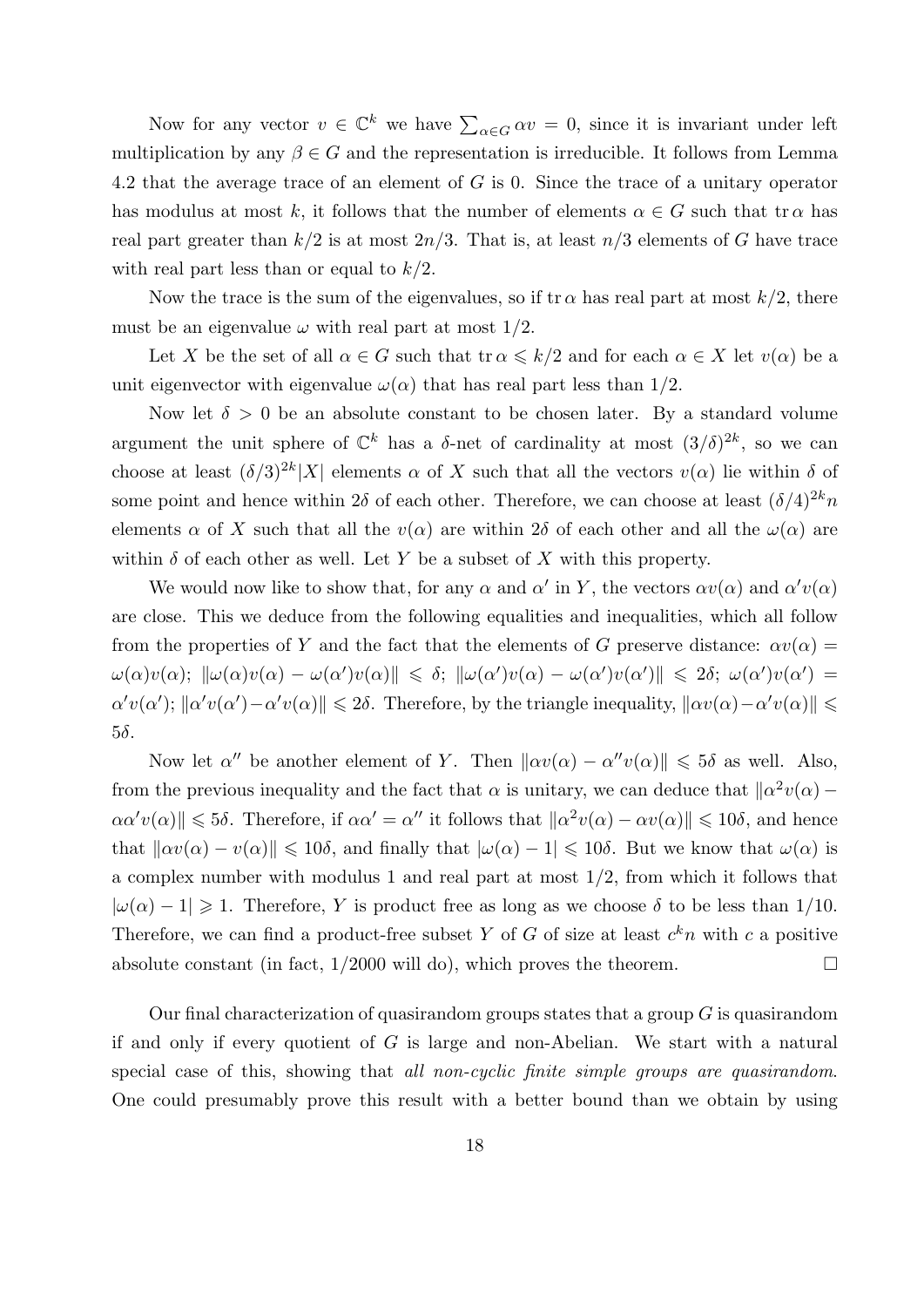the classification of finite simple groups and simply looking up the dimensions of their irreducible representations. However, our proof is elementary. (Even this elementary argument may well be known, but we have had trouble finding it in the literature.)

**Theorem 4.7.** Let G be a non-cyclic finite simple group of order n. Then every non-trivial representation of G has dimension at least  $\sqrt{\log n}/2$ .

**Proof.** Let  $\phi: G \to U(k)$  be an irreducible unitary representation of G. Since G is simple,  $\phi$  has trivial kernel, so without loss of generality G itself is a finite subgroup of  $U(k)$ .

Let  $\alpha$  be any element of G other than the identity. We claim first that  $\alpha$  has a conjugate that does not commute with  $\alpha$ . To see this, suppose that all conjugates do commute with  $\alpha$ . Then for any  $\beta$  and  $\gamma$  in G we have

$$
(\beta \alpha \beta^{-1})(\gamma \alpha \gamma^{-1}) = \gamma (\gamma^{-1} \beta \alpha \beta^{-1} \gamma) \alpha \gamma^{-1} = \gamma \alpha (\gamma^{-1} \beta \alpha \beta^{-1} \gamma) \gamma^{-1} = (\gamma \alpha \gamma^{-1})(\beta \alpha \beta^{-1}) .
$$

That is, all conjugates of  $\alpha$  commute with each other. But the subgroup of G generated by conjugates of  $\alpha$  is easily seen to be normal, and therefore all of G, which implies that  $G$  is Abelian. But in that case the only irreducible representations of  $G$  are 1-dimensional, which implies that  $k = 1$  and G is cyclic, contradicting our hypothesis.

Suppose now that  $\alpha$  is the closest element of G, in the operator norm on  $B(\mathbb{C}^k)$ , to the identity (apart of course from the identity itself), and let  $\|\alpha - \iota\| = \epsilon$ . Let  $\beta$  be a conjugate of  $\alpha$  that does not commute with  $\alpha$ . Then  $\|\beta - \iota\| = \epsilon$  as well, since G consists of unitary transformations. Write  $\alpha = \iota + \gamma$  and  $\beta = \iota + \eta$ . Then  $\alpha\beta - \beta\alpha = \gamma\eta - \eta\gamma$ . Therefore, since  $\alpha^{-1}\beta^{-1}$  is unitary,  $\|\iota - \alpha\beta\alpha^{-1}\beta^{-1}\| = \|\gamma\eta - \eta\gamma\|$ . Since  $\alpha$  and  $\beta$  do not commute, and are closest elements to the identity, it follows that  $\|\gamma\eta - \eta\gamma\| \geq \epsilon$ . But we also know that  $\|\gamma\eta - \eta\gamma\| \leq 2\|\gamma\|\|\eta\| = 2\epsilon^2$ . Therefore,  $\epsilon \geq 1/2$ , which implies that no two elements of G are closer than  $1/2$  in the operator norm.

It remains to determine an upper bound for the size of a  $1/2$ -separated subset of  $U(k)$ . But  $U(k)$  is contained in the unit ball of  $B(\mathbb{C}^k)$ . The volume argument mentioned in the previous lemma shows that for any d-dimensional real normed space and any  $\epsilon > 0$  the largest  $\epsilon$ -separated subset of the unit ball has size at most  $(1+2/\epsilon)^d$ . The normed space  $B(\mathbb{C}^k)$  is a k<sup>2</sup>-dimensional complex space, so, setting  $d = 2k^2$  and  $\epsilon = 1/2$ , we deduce that a 1/2-separated subset of  $U(k)$  has cardinality at most  $25^{k^2}$ . That is,  $n \le 25^{k^2}$ , from which the theorem follows.  $\Box$ 

Note that the alternating groups  $A_n$  have representations of dimension  $n-1$  (since they act on the subspace of  $\mathbb{C}^n$  consisting of vectors whose coordinates add up to 0). Therefore, the bound in Theorem 4.7 cannot be improved to more than  $\log n / \log \log n$ .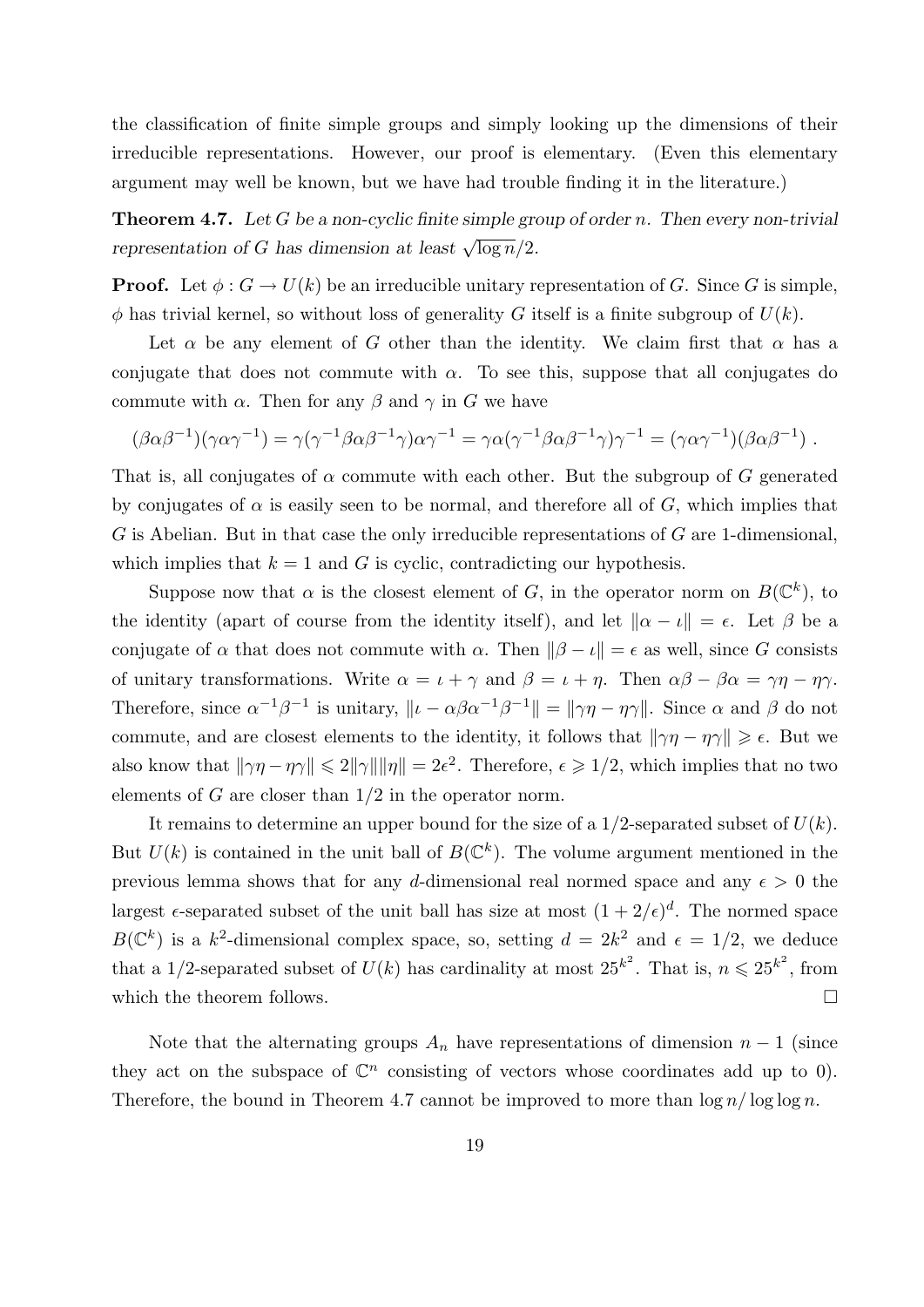**Theorem 4.8.** Let G be a group of order n and suppose that for every proper normal subgroup H of G, the quotient  $G/H$  is non-Abelian and has order at least m. Then G has no non-trivial representation of dimension less than  $\sqrt{\log m}/2$ . Conversely, if G has an Abelian quotient, then G has a 1-dimensional representation, and if G has a quotient of order m, then G has a representation of dimension  $\sqrt{m}$ .

**Proof.** Let us quickly deal with the converse, since this is easy and not the main point of interest. Any representation of a quotient of  $G$  can be composed with the quotient map so that it becomes a representation of  $G$  of the same dimension. Therefore, the result follows from two standard facts of representation theory: that the irreducible representations of Abelian groups are 1-dimensional (and exist!), and that every group of order  $m$  has a representation of dimension at most  $\sqrt{m}$ . (This second fact follows from the result that the sum of the squares of the dimensions of the irreducible representations is  $m$ .)

Now let us turn to the more interesting direction of the theorem. Let  $H$  be a maximal proper normal subgroup of G. Then the quotient group  $G/H$  is simple and, by our hypothesis, non-Abelian. Let  $\phi: G \to U(k)$  be a unitary representation of G. If we knew that the kernel of  $\phi$  was H, then we would have a representation of  $G/H$  to which we could apply Theorem 4.7. However, this does not have to be the case, so instead we must imitate the proof of Theorem 4.7, as follows.

We may clearly assume that  $\phi$  is a faithful representation (or else we look at the quotient of  $G$  by its kernel). Therefore, we shall think of the elements of  $G$  itself as unitary maps on  $\mathbb{C}^k$ . Let us now define a metric on  $G/H$  by taking  $d(\alpha H, \beta H)$  to be the smallest distance (in the operator norm again) between any element of  $\alpha H$  and any element of βH. Let  $\alpha$  be an element of  $G \setminus H$  such that the distance from  $\alpha H$  to H, with respect to this metric, is minimized, and note that this distance is just the smallest distance in the operator norm from any element of  $\alpha H$  to the identity. Without loss of generality,  $\alpha$  itself is an element of  $\alpha H$  for which this minimum is attained.

Now  $G/H$  is simple and non-Abelian. Hence, by the argument of the last section, we can find a conjugate  $\beta H$  of  $\alpha H$  in  $G/H$  that does not commute with  $\alpha H$ . It is easy to see that we can choose the representative  $\beta$  to be a conjugate of  $\alpha$  in G, so let us do this. Then  $\beta$  is a conjugate of  $\alpha$  such that not only do  $\alpha$  and  $\beta$  not commute, but they do not even belong to the same coset of H. Moreover, the distance from  $\beta$  to the identity is the same as the distance from  $\alpha$  to the identity. As in the proof of Theorem 4.8, let  $\epsilon$  be this distance, and let  $\alpha = \iota + \gamma$  and  $\beta = \iota + \eta$ .

Once again, the distance between  $\alpha\beta$  and  $\beta\alpha$  is  $\|\gamma\eta - \eta\gamma\|$ , and therefore so is the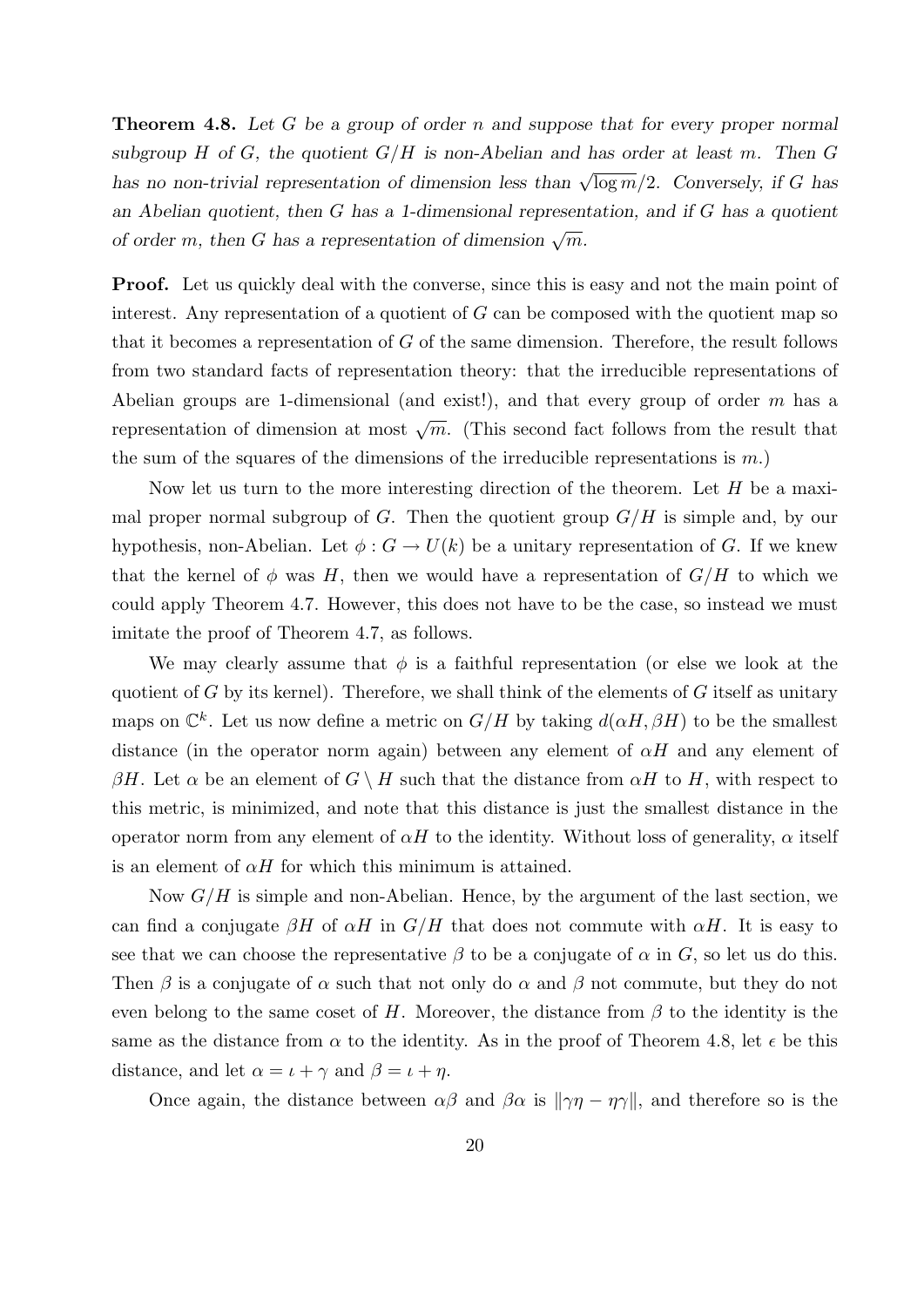distance between  $\iota$  and  $\alpha \beta \alpha^{-1} \beta^{-1}$ . Since  $\alpha \beta \alpha^{-1} \beta^{-1}$  does not belong to H, it follows from our minimality assumption that  $\|\gamma\eta - \eta\gamma\| \geq \epsilon$ , as before, and it is also at most  $2\epsilon^2$  for precisely the same reason as before. Therefore, no two elements of different cosets of H can be within  $1/2$  of each other in the operator norm, so, by the upper bound given in the proof of Theorem 4.7 for the size of a 1/2-separated subset of  $U(k)$ , there can be at most  $25^{k^2}$  cosets of H. This proves the theorem.

A good example to bear in mind in connection with Theorem 4.8 and its proof is the following family of groups. Let p and k be positive integers and let  $G(p, k)$  be the subgroup of  $U(k)$  generated by all diagonal matrices with pth roots of unity as their diagonal entries, and all permutation matrices corresponding to even permutations. Thus, a typical element of  $G(p, k)$  is a permutation matrix of determinant 1 with its 1s replaced by arbitrary pth roots of unity. The subgroup  $H(p, k)$  generated by just the diagonal matrices in  $G(p, k)$ is normal, and the quotient is isomorphic to the alternating group  $A_k$ . Therefore, these groups are quasirandom as  $k$  tends to infinity, despite being of arbitrarily high order for any fixed k. The reason this can happen is that, as the proof of Theorem 4.8 shows is necessary, the cosets of  $H(p, k)$  are well-separated.

In practice, Theorems 4.6 and 4.8 are not particularly useful characterizations of quasirandomness because the equivalences are not polynomial equivalences. In other words, they are fine if all one wants is qualitative statements (such as that no subset of positive density is product free) but too crude if one is interested in bounds of the kind obtained in this paper. However, sometimes a qualitative statement is interesting – for example, if one is wondering whether a particular family of groups is quasirandom and wants to make a preliminary check. For instance, Theorem 4.8 tells us that  $SL_2(p)$  is quasirandom, since  $\{t, -t\}$  is a maximal normal subgroup of very high index. However, this particular group is much more quasirandom than Theorem 4.8 guarantees.

## §5. Solving equations in quasirandom groups.

The purpose of this section is to prove a double generalization of Theorem 3.3. One direction of generalization is that the result applies to all quasirandom groups, but this is easy since the argument of Theorem 3.3 carries over word for word if one interprets  $(q-1)/2$  to be the smallest dimension of a non-trivial representation of the group one is talking about. The other direction is more interesting: instead of finding a and b such that a, b and ab each lie in specified sets, we shall find  $a_1, \ldots, a_m$  such that for every non-empty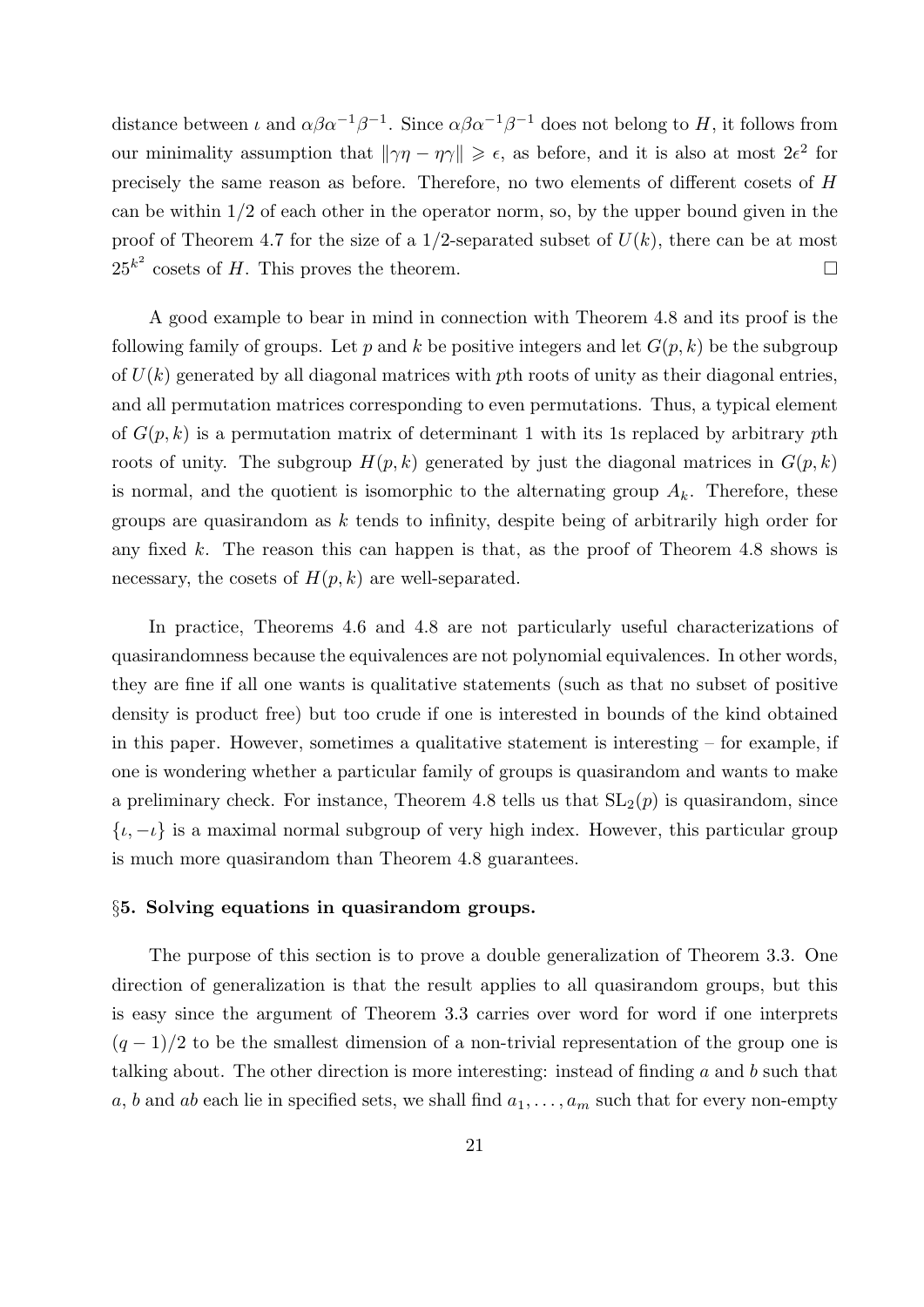subset  $F \subset \{1, 2, ..., m\}$  the product of those  $a_i$  with  $i \in F$  lies in a specified set. In other words, perhaps surprisingly, we can choose  $m$  elements of the group in such a way that exponentially many conditions are satisfied simultaneously, using only the fact that a reasonable number of elements satisfy each condition individually.

Underlying the argument is the following basic lemma, which is implicit in the proof of Theorem 3.3. The proof of the main theorem of this section will use this lemma to drive an inductive argument.

**Lemma 5.1.** Let G be a group of order n such that no non-trivial representation has dimension less than k. Let A and B be two subsets of G with densities  $rn$  and  $sn$ , respectively and let  $\delta$  and t be two positive constants. Then, provided that  $rst \geqslant (\delta^2 k)^{-1}$ , the number of group elements  $x \in G$  for which  $|A \cap xB| \leq (1 - \delta)$ rsn is at most tn.

**Proof.** Let C be the set  $\{x^{-1} : x \in B\}$ . Then

$$
|A \cap xB| = \sum_{y} A(y)(xB)(y) = \sum_{y} A(y)B(x^{-1}y) = \sum_{y} A(y)C(y^{-1}x) = A*C(x).
$$

By Theorem 4.5, if  $f: G \to \mathbb{R}$  sums to zero, then  $||A * f|| \leqslant (r/k)^{1/2} n ||f||$ . Applying this result in the case  $f(x) = C(x) - s$  and noting that  $||f||^2 = s(1-s)n \leq s_n$ , we deduce that  $||A*C - rsn||^2 \leqslant rsn^3/k$ . It follows that the number of x such that  $A*C(x) \leqslant (1 - \delta) rsn$ is at most  $n/\delta^2$ rsk. If  $rst \geqslant (\delta^2 k)^{-1}$ , then this is at most tn, as required.

Note the following easy consequence of Lemma 5.1, which shows that it is indeed effectively the same as most of the proof of Theorem 3.3. Suppose that  $rst > 1/k$  and that C is a subset of G with density t. Lemma 5.1 with  $\delta = 1$  tells us that the number of y such that  $A \cap y^{-1}B = \emptyset$  is less than tn, from which it follows that there exists  $y \in C$  such that  $A \cap y^{-1}B \neq \emptyset$ . But then, if  $x \in A \cap y^{-1}B$ , we have  $x \in A$ ,  $y \in C$  and  $yx \in B$ .

In order to make the proof of our general theorem more transparent, we begin with the special case  $m = 3$ .

**Theorem 5.2.** Let G be a group of order n such that no non-trivial representation has dimension less than k. Let  $A_1$ ,  $A_2$ ,  $A_3$ ,  $A_{12}$ ,  $A_{13}$ ,  $A_{23}$  and  $A_{123}$  be subsets of G of densities  $p_1, p_2, p_3, p_{12}, p_{13}, p_{23}$  and  $p_{123}$ , respectively. Then, provided that  $p_1p_2p_{12}, p_1p_3p_{13}$ ,  $p_1p_{23}p_{123}$  and  $p_2p_3p_{23}p_{12}p_{13}p_{123}$  are all at least  $16/k$ , there exist elements  $x_1 \in A_1$ ,  $x_2 \in A_2$ and  $x_3 \in A_3$  such that  $x_1x_2 \in A_{12}$ ,  $x_1x_3 \in A_{13}$ ,  $x_2x_3 \in A_{23}$  and  $x_1x_2x_3 \in A_{123}$ .

**Proof.** We start by choosing  $x_1$ , noting that there are certain conditions it will have to satisfy if there is to be any hope of continuing the proof. For example, later we shall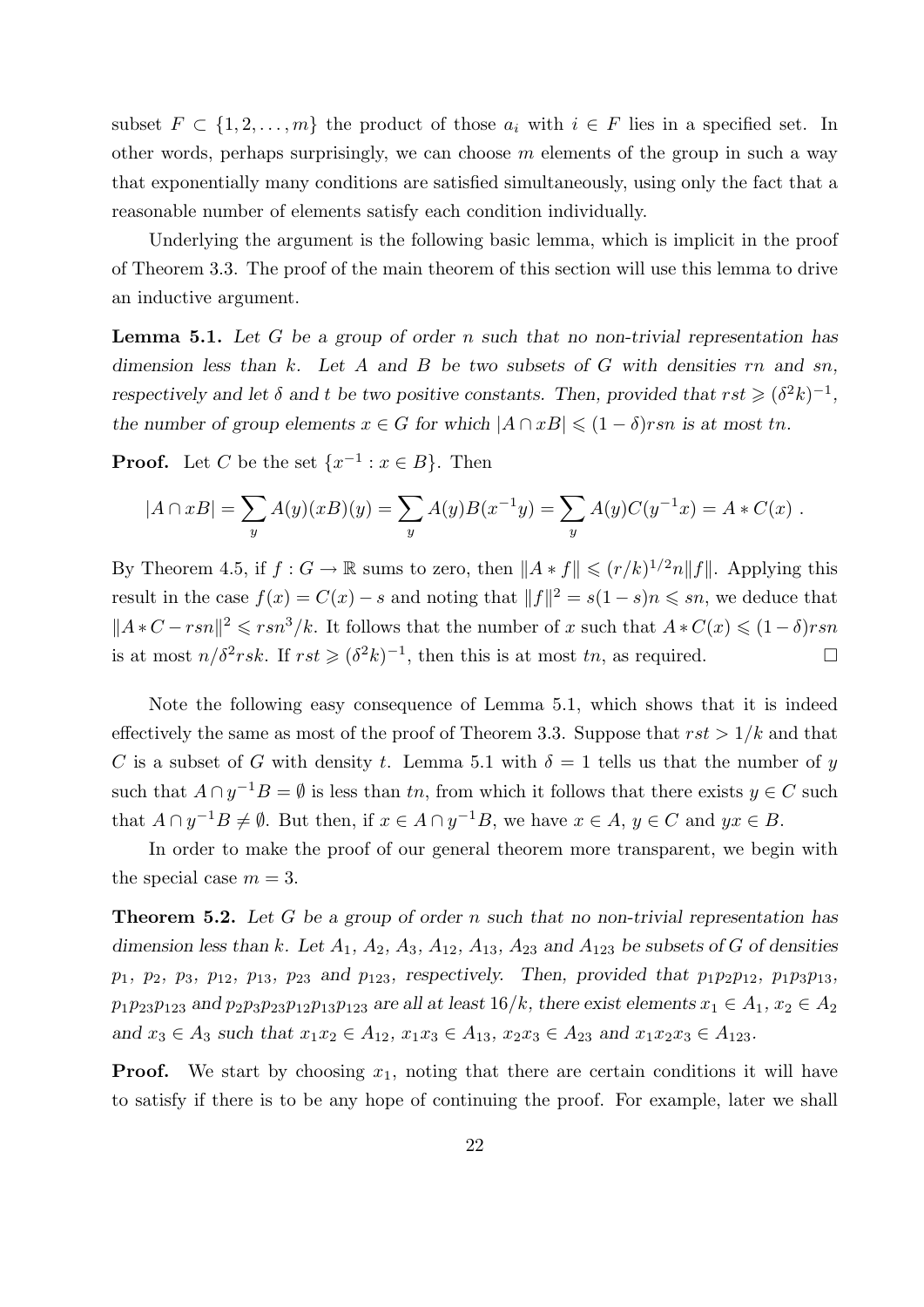need to choose  $x_2 \in A_2$  such that  $x_1x_2 \in A_1$ . Equivalently, we shall need  $x_2$  to belong to  $A_2 \cap x_1^{-1}A_{12}$ . Similarly, we shall need  $x_3 \in A_3 \cap x_2^{-1}A_{13}$  and  $x_2x_3 \in A_{23} \cap x_1^{-1}A_{123}$ . Therefore, we want these sets to be not just non-empty, but reasonably large.

By Lemma 5.1, the number of  $x_1$  such that  $|A_2 \cap x_1^{-1} A_{12}| < p_2 p_{12} n/2$  is at most  $p_1 n/4$ , provided that  $p_1p_2p_{12} \geq 16/k$ . Similarly, if  $p_1p_3p_{13} \geq 16/k$  and  $p_1p_{23}p_{123} \geq 16/k$ , then the number of  $x_1$  such that  $|A_3 \cap x_1^{-1}A_{13}|$   $\lt p_3 p_{13} n/2$  is at most  $p_1 n/4$  and the number of  $x_1$  such that  $|A_{23} \cap x_1^{-1}A_{123}|$   $\lt p_{23}p_{123}n/2$  is at most  $p_1n/4$ . Therefore, provided these inequalities hold, we can choose  $x_1 \in A_1$  such that, setting  $B_2 = A_2 \cap A_{12}$ ,  $B_3 = A_3 \cap A_{13}$ and  $B_{23} = A_{23} \cap A_{123}$ ,  $q_2 = p_2 p_{12}/2$ ,  $q_3 = p_3 p_{13}/2$  and  $q_{23} = p_{23} p_{123}/2$ , we have  $|B_2| \geqslant q_2 n$ ,  $|B_3| \geqslant q_3 n$  and  $|B_{23}| \geqslant q_{23} n$ .

At this point we could quote our results about product-free sets, but instead let us repeat the argument (which is more or less an equivalent thing to do). We would like to choose  $x_2 \in B_2$  such that  $B_3 \cap x_2^{-1}B_{23}$  is non-empty. Lemma 5.1 implies that the number of  $x_2$  such that  $B_3 \cap x_2^{-1}B_3$  is empty is at most  $q_2n/2$ , provided that  $q_2q_3q_{23} \geqslant 2/k$ . Therefore, provided we have this inequality, which, when expanded, says that  $p_2p_3p_{23}p_{12}p_{13}p_{123} \geqslant$  $16/k$ , there exist  $x_2 \in B_2$  and  $x_3 \in B_3$  such that  $x_2x_3 \in B_2$ . But then  $x_1, x_2$  and  $x_3$ satisfy the conclusion of the theorem.

It is clear that the above argument can be generalized. The only thing that is not quite obvious is the density conditions that emerge from the resulting inductive argument. Here is what they are. Suppose that for every subset  $F \subset \{1, 2, \ldots, m\}$  we have a subset  $A_F$  of a group G with density  $p_F$  and suppose that no non-trivial representation of G has dimension less than k. Now let h be an integer less than m and let E be a subset of  $\{h+1,\ldots,m\}$ . Let  $\mathcal{A}_{h,E}$  be the collection of all sets of the form  $U\cup V$ , where max  $U < h$ and V is either  $\{h\}$ , E or  $\{h\} \cup E$ . We shall say that the sets  $A_F$  satisfy the  $(h, E)$ -density condition if  $\prod_{F \in A_{h,E}} p_F$  is at least  $2^{3m}/k$ . We shall say that they satisfy the density condition if they satisfy the E-density condition for every  $h < m$  and every non-empty set  $E \subset \{h+1, \ldots, m\}.$ 

To get an idea of what this means, notice that the inequalities we assumed in Theorem 5.2 are the  $(1,\{2\})$ -condition, the  $(1,\{3\})$ -condition, the  $(1,\{2,3\})$ -condition and the (2, {3})-condition, respectively, except that there we had a slightly better dependence on  $m$ .

**Theorem 5.3.** Let G be a group of order n such that no non-trivial representation has dimension less than k. For each non-empty subset  $F \subset \{1, 2, ..., m\}$  let  $A_F$  be a subset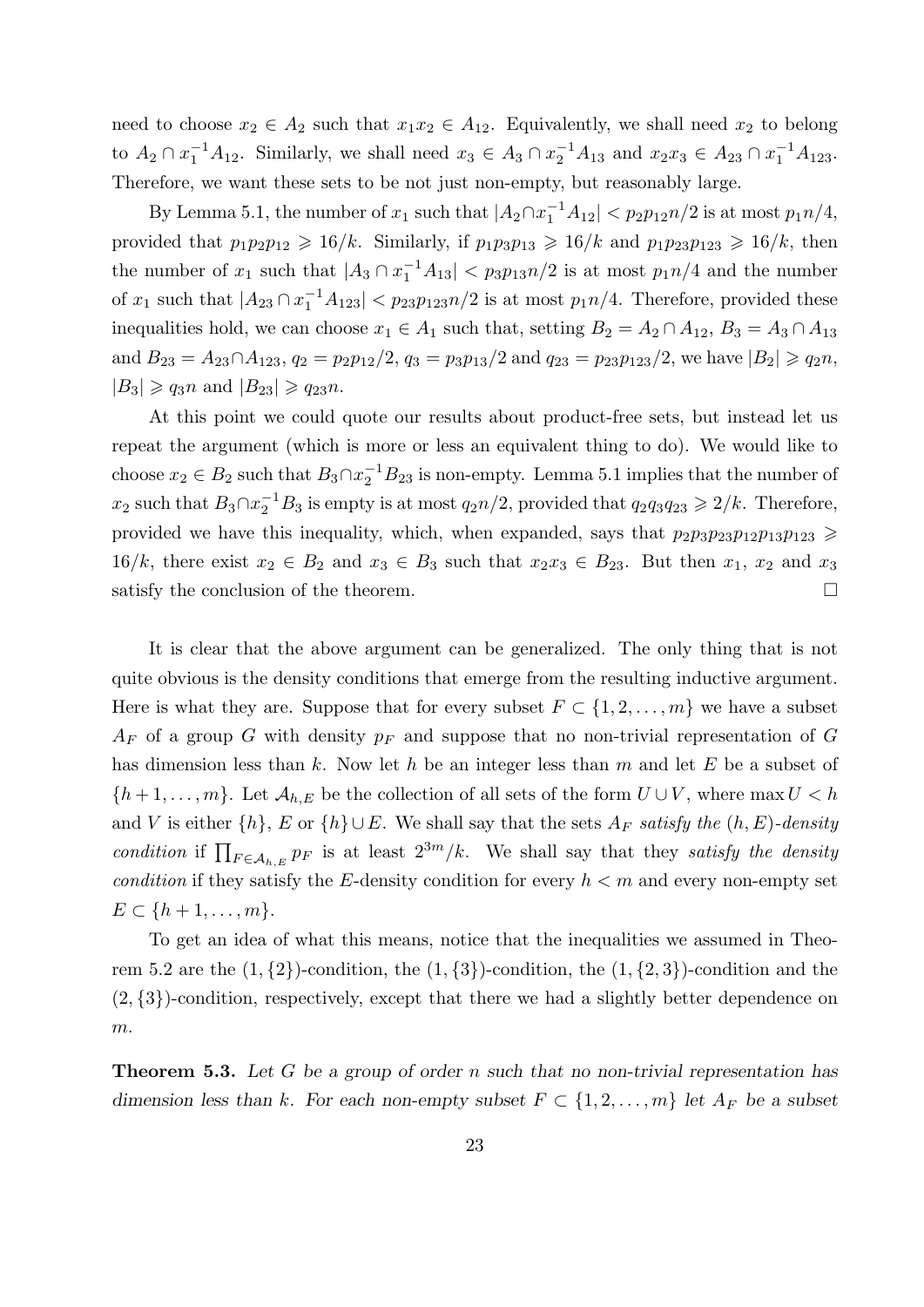of G of density  $p_F$ , and suppose that this collection of sets satisfies the density condition. Then there exist elements  $x_1, \ldots, x_m$  of G such that  $x_F \in A_F$  for every F, where  $x_F$  stands for the product of all  $x_i$  such that  $i \in F$ , written with the indices in increasing order.

**Proof.** By the density condition, for every non-empty subset  $F \subset \{2, \ldots, m\}$  we have the inequality  $2^{-m}p_1p_F p_{1F} \geqslant 2^{2m}/k$ . (Here we use the shorthand 1F to stand for  $\{1\} \cup F$ .) Therefore, by Lemma 5.1, for each F the number of  $x_1$  such that  $|A_F \cap x^{-1}A_{1F}| \leq$  $p_F p_{1F} (1-2^{-m})$  is at most  $p_1 n/2^m$ . Therefore, the number of  $x_1$  such that  $|A_F \cap x_1^{-1} A_{1F}| \leqslant$  $p_F p_{1F} (1 - 2^{-m})$  for at least one non-empty  $F \subset \{2, \ldots, m\}$  is at most  $p_1 n/2$ . It follows that there exists  $x_1 \in A_1$  such that, if for every non-empty  $F \subset \{2, \ldots, m\}$  we set  $B_F =$  $A_F \cap A_{1F}$ , then every  $B_F$  has density at least  $q_F = p_F p_{1F} (1 - 2^{-m}).$ 

We claim now that the sets  $B_F$  satisfy the density condition (after a relabelling of the index set). Let  $h < m$  and let E be a non-empty subset of  $\{h+1,\ldots,m\}$ . Define  $\mathcal{B}_{h,E}$  to be the set of all F of the form  $U \cup V$  with  $U \subset \{2, \ldots, h-1\}$  and V equal to  $\{h\}$ , E or  $\{h\} \cup E$ . Then

$$
\prod_{F \in \mathcal{B}_{h,E}} q_F \geq (1 - 2^{-m})^{2^m} \prod_{F \in \mathcal{B}_{h,E}} p_F p_{1F} = (1 - 2^{-m})^{2^m} \prod_{F \in \mathcal{A}_{h,E}} p_F.
$$

But  $(1 - 2^{-m})^{2^m} \geq 1/4$  and  $\prod_{F \in A_{h,E}} p_F \geq 2^{3m}/k$ , so this implies that  $\prod_{F \in \mathcal{B}_{h,E}} q_F \geq$  $2^{3(m-1)}/k$ . Therefore, the sets  $B_F$  satisfy the density condition.

This proves the inductive step of the theorem. To be on the safe side, we take as our base case the case  $m = 2$ . (We do this so that we do not have to worry about the definition of the density condition when  $E$  cannot be non-empty.) This follows easily from the remark following Lemma 5.1 if one sets  $A_1 = C$ ,  $A_2 = B$  and  $A_{12} = A$ . The density condition in this case is stronger than the hypothesis we needed to guarantee the existence of  $x_1$  and  $x_2$  such that  $x_1 \in A_1$ ,  $x_2 \in A_2$  and  $x_{12} \in A_{12}$ . Therefore, the theorem is proved.

We now give a couple of corollaries of Theorem 5.3. They are special cases of the theorem: the only extra content is that we need to do a small amount of calculation to optimize certain densities while preserving the density condition.

**Corollary 5.4.** Let G be a group of order n such that no non-trivial representation has dimension less than k. For each non-empty subset  $F \subset \{1, 2, ..., m\}$  let  $A_F$  be a subset of G of density p. Then, provided that  $p^{3.2^{m-2}} > 2^{3m}/k$  (which is true if  $p > 2k^{-1/2^{2m}}$ ), there exist  $x_1, \ldots, x_m$  such that  $x_F \in A_F$  for every F.

**Proof.** Since all the densities are the same, all we have to do is look at which set  $\mathcal{A}_{h,E}$  is largest. Obviously they get larger as h gets larger, so the largest one is when  $h = m - 1$ .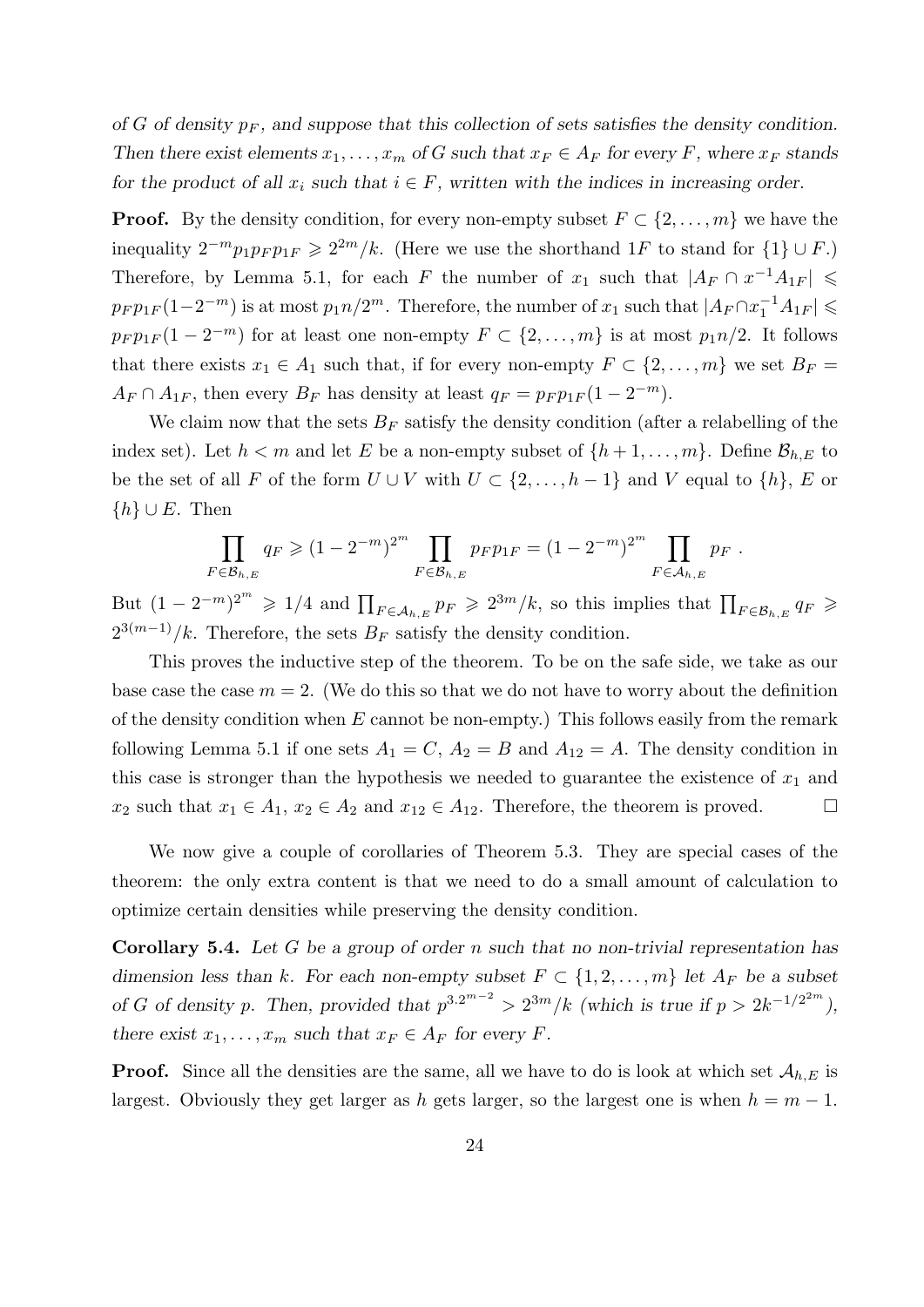This has size  $3.2^{m-2}$  since there are  $2^{m-2}$  possibilities for U and 3 possibilities for V. The result now follows from Theorem 5.3.

**Corollary 5.5.** Let G be a group of order n such that no non-trivial representation has dimension less than k. For every pair  $1 \leq i \leq j \leq m$  let  $A_{ij}$  be a set of density p. Then, provided that  $p > 4k^{-1/(2m-3)}$ , there exist  $x_1, \ldots, x_m$  such that  $x_i x_j \in A_{ij}$  for every  $i < j$ .

**Proof.** We shall apply Theorem 5.3 again, setting  $A_F$  to be G whenever F has cardinality other than 2. Then  $p_F = p$  if F has cardinality 2, and  $p_F = 1$  otherwise. Now let us work out how many sets of size 2 are contained in  $A_{h,E}$ . If E has cardinality greater than 1 then there are  $h-1$  such sets, since then V must equal  $\{h\}$  and U must be a singleton. If E has cardinality equal to 1 then there are  $2h-1$  sets, since either U is a singleton and V is  $\{h\}$  or E, or U is empty and V is  $\{h\} \cup E$ . Since the largest possible value of h is  $m-1$ , this tells us that the sequence exists provided that  $p^{2m-3} > 2^{3m}/k$ , which implies the corollary.  $\Box$ 

It is possible to generalize Theorem 5.3 slightly further by exploiting two facts about Lemma 5.1. Instead of giving full details, we shall merely state two results and briefly explain how they are proved.

**Theorem 5.6.** Let G be a group of order n such that no non-trivial representation has dimension less than k. For every pair  $1 \leq i \leq j \leq m$  let  $A_{ij}$  be a set of density p. Then, provided that  $p > 4k^{-1/(2m-3)}$ , there exist  $x_1, \ldots, x_m$  such that  $x_i x_i^{-1}$  $j^{-1} \in A_{ij}$  for every  $i < j$ .

Theorem 5.7. Let G be a group of order n such that no non-trivial representation has dimension less than k. Let  $A_1$ ,  $A_2$ ,  $A_3$ ,  $A_{12}$ ,  $A_{13}$ ,  $A_{23}$  and  $A_{123}$  be subsets of G of densities  $p_1, p_2, p_3, p_{12}, p_{13}, p_{23}$  and  $p_{123}$ , respectively. Then, provided that  $p_1p_2p_{12}, p_1p_3p_{13}$ ,  $p_1p_{23}p_{123}$  and  $p_2p_3p_{23}p_{12}p_{13}p_{123}$  are all at least  $16/k$ , there exist elements  $x_1 \in A_1$ ,  $x_2 \in A_2$ and  $x_3 \in A_3$  such that  $x_1x_2 \in A_{12}$ ,  $x_3x_1 \in A_{13}$ ,  $x_2x_3^{-1} \in A_{23}$  and  $x_2x_3^{-1}$  $\overline{s}^{-1}x_1^{-1} \in A_{123}.$ 

To prove statements like this, one exploits Lemma 5.1 and its method of proof to the full. Not only can one show that  $A \cap xB$  is nearly always about the same size (when A and B are large enough), but also  $A \cap x^{-1}B$ ,  $A \cap Bx$  and  $A \cap Bx^{-1}$ . The inductive proof of Theorem 5.3 works as long as at each stage of the inductive process the variable one is trying to choose, or its inverse, appears either at the beginning or at the end of each product. So, for example, in Theorem 5.7 one starts by choosing  $x_1$  such that  $A_2 \cap x_1^{-1}A_{12}$ ,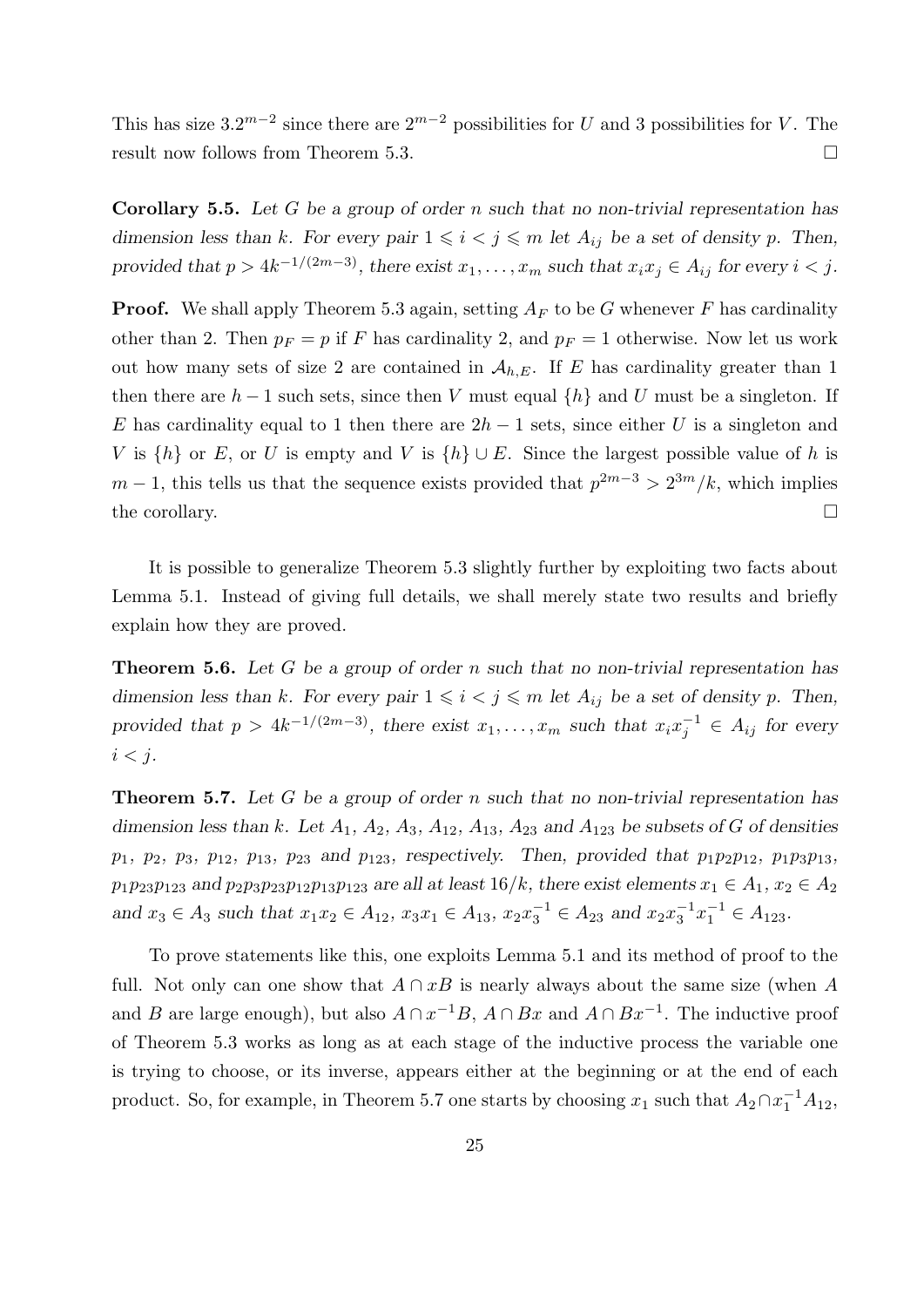$A_3 \cap A_{13}x_1^{-1}$  $_1^{-1}$  and  $A_{23} \cap A_{123}x_1$  are all large. One is then left needing to place  $x_2$ ,  $x_3$  and  $x_2x_3^{-1}$  $\frac{1}{3}$  into these sets, which can clearly be done.

Remarks. Although it may at first seem surprising that one can cause so many equations to be satisfied simultaneously, there is an intuitive explanation for this, at least for readers familiar with the notion of higher-degree uniformity for subsets of Abelian groups. (See [6, Section 3 for a definition of this.) In that terminology, Lemma 5.1 shows that all dense subsets of G have a property very similar to uniformity. But if that is the case, then almost all intersections of a dense set A with a translate of itself will still be dense, and will therefore be uniform as well, which shows that A has a sort of non-Abelian version of quadratic uniformity. But if uniformity implies quadratic uniformity, then it implies uniformity of all degrees. In the Abelian case, the higher the degree of uniformity a set has, the more linear equations one can hope to solve simultaneously in that set, so it is not too surprising after all that one can solve large numbers of equations simultaneously in subsets of a group where every dense set is uniform.

Another interesting aspect of Theorem 5.3 is that under certain circumstances it can yield very good bounds. For simplicity let us consider the case where all the sets  $A_F$  have density either p or 1, and let F be the set of F such that the density is p. Suppose that no element of  $\{1, 2, \ldots, m\}$  is contained in more than r of the sets  $F \in \mathcal{F}$ . Then no set  $\mathcal{A}_{h,E}$ can contain more than 2r elements of  $\mathcal F$ , so we can satisfy all the conditions simultaneously if  $p^{2r} \geq 2^{3m}/k$ . That is, for fixed r we can contain a power that is independent of m. (With a bit of care, the exponential dependence of the constant on  $m$  can be improved as well.) This situation would arise if, for example, we wanted  $x_i x_j$  to belong to  $A_{ij}$  whenever ij was an edge of a certain graph H of maximal degree 10.

# §6. Open questions.

The results of this paper leave several questions unanswered. One that has been mentioned already is whether there is a good model for "typical" large finite groups with the property that typical groups are quasirandom. Another that has been touched on is whether Theorem 4.6 can be improved. More precisely, if G has a non-trivial representation of dimension  $k$ , does  $G$  have a product-free subset of size  $cn$  for some  $c$  that depends polynomially on  $k^{-1}$ ? In view of the fact that every group of order *n* contains a productfree subset of polynomial size, it seems at least possible that the answer is yes. A closely related question is to find good bounds for the largest Haar measure of a product-free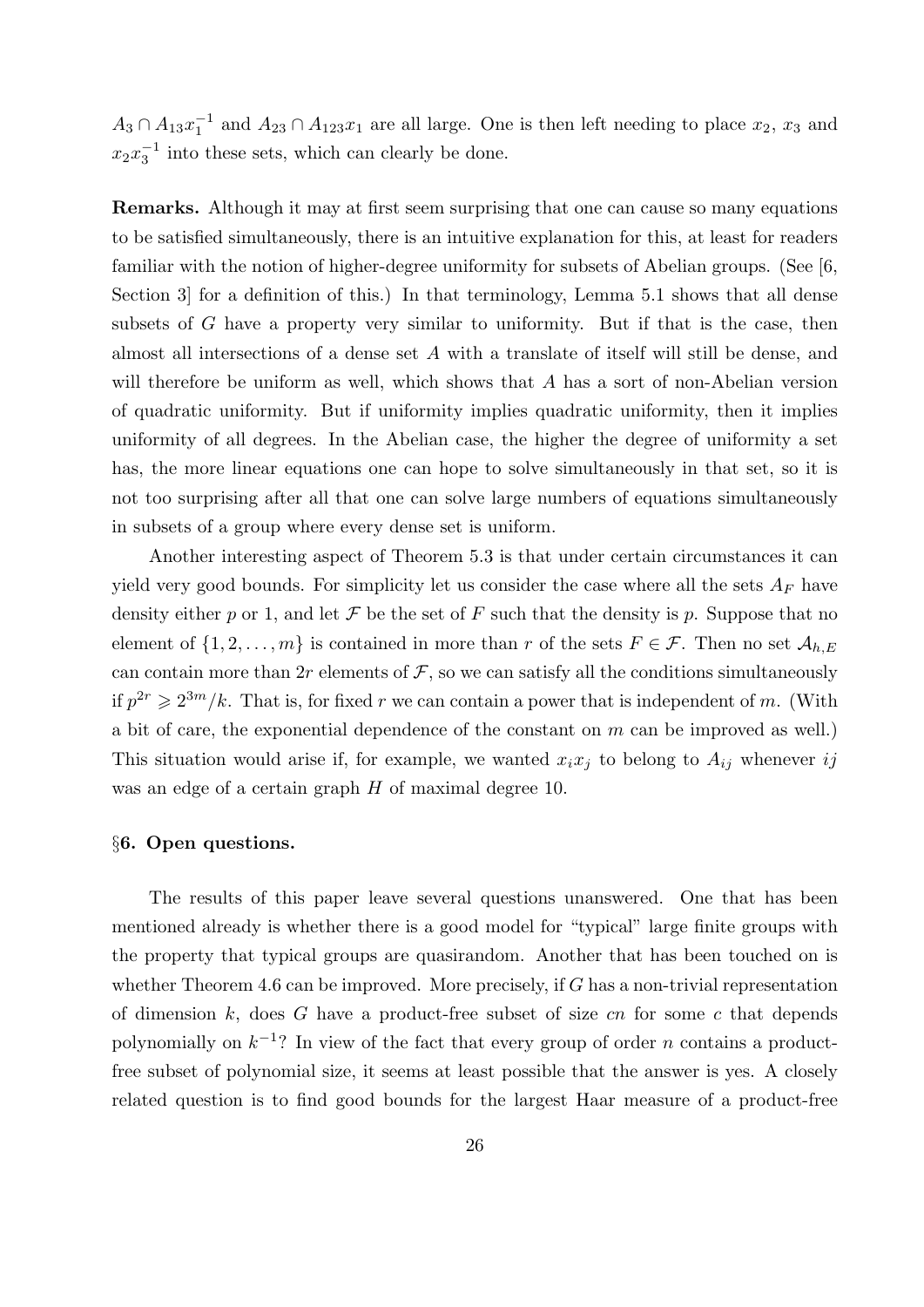subset of  $SU(n)$ . The methods of this paper, suitably adapted, ought to prove that this is at most  $Cn^{-1/3}$ , but the largest product-free subsets of  $SU(n)$  that we know of are in the spirit of the construction of Theorem 4.6 and are therefore exponentially small.

A question that arises naturally in the light of Theorem 4.8 is the following. Suppose that G has a normal subgroup H and that the quotient  $G/H$  is quasirandom. Does it follows that  $G$  is quasirandom? The answer is yes, in a qualitative sense, but the following proof we have is unsatisfactory and gives a bad bound. Suppose that the smallest non-trivial representation of  $G/H$  has dimension m. Extend H to a maximal normal subgroup J. Then there is a homomorphism from  $G/H$  to  $G/J$ , so  $G/J$  has no nontrivial representation of dimension less than m. In particular,  $G/J$  has order at least  $m^2$ . But  $G/J$  is simple, so it must be non-Abelian, and therefore, by the proof of Theorem 4.8 (which shows that a group with a large non-Abelian simple quotient is quasirandom), G is quasirandom. The trouble with this argument is that the quasirandomness of G that it guarantees is much weaker than the quasirandomness of  $G/H$ . However, it is not immediately obvious how to fix this, since a representation of G doesn't naturally yield a representation of  $G/H$ . So the question we end up with is this: suppose that G has a normal subgroup  $H$  and that  $G$  has a non-trivial representation of dimension  $m$ ? How large can the smallest non-trivial representation of  $G/H$  be? The argument above gives a bound of  $C^{m^2}$ . Is the correct bound polynomial?

Several problems arise when one starts to think about the following broad question: which equations have solutions in large subsets of  $PSL<sub>2</sub>(q)$ , or of other quasirandom groups? The most general answer we have been able to find is Theorem 5.3 (and the slight generalization mentioned at the end of the last section), but it is not obvious that that is the end of the story. Here are two questions that give some idea of what further results might or might not be true. The first has an easy negative answer: if  $A, B$  and  $C$  are three large sets, can one find  $a \in A$ ,  $b \in B$  and  $c \in C$  such that  $ab = ca$ ? The answer is no, since if  $ab = ca$ , then  $b = a^{-1}ca$ . Thus, b and c are conjugate, so to find a counterexample all one has to do is make  $B$  and  $C$  disjoint unions of conjugacy classes.

However, for a very similar question it is much less clear what the answer is. If  $A$  is a quasirandom subset of an Abelian group, then A contains approximately the same number of arithmetic progressions of length 3 (defined to be sequences of the form  $(a, a+d, a+2d)$ ) with  $d \neq 0$ ) as a random set of the same cardinality, and it also contains about the same number of solutions to the equation  $x + y = z$ . Moreover, the proofs of these two facts are very similar. What happens if we investigate arithmetic progressions in subsets of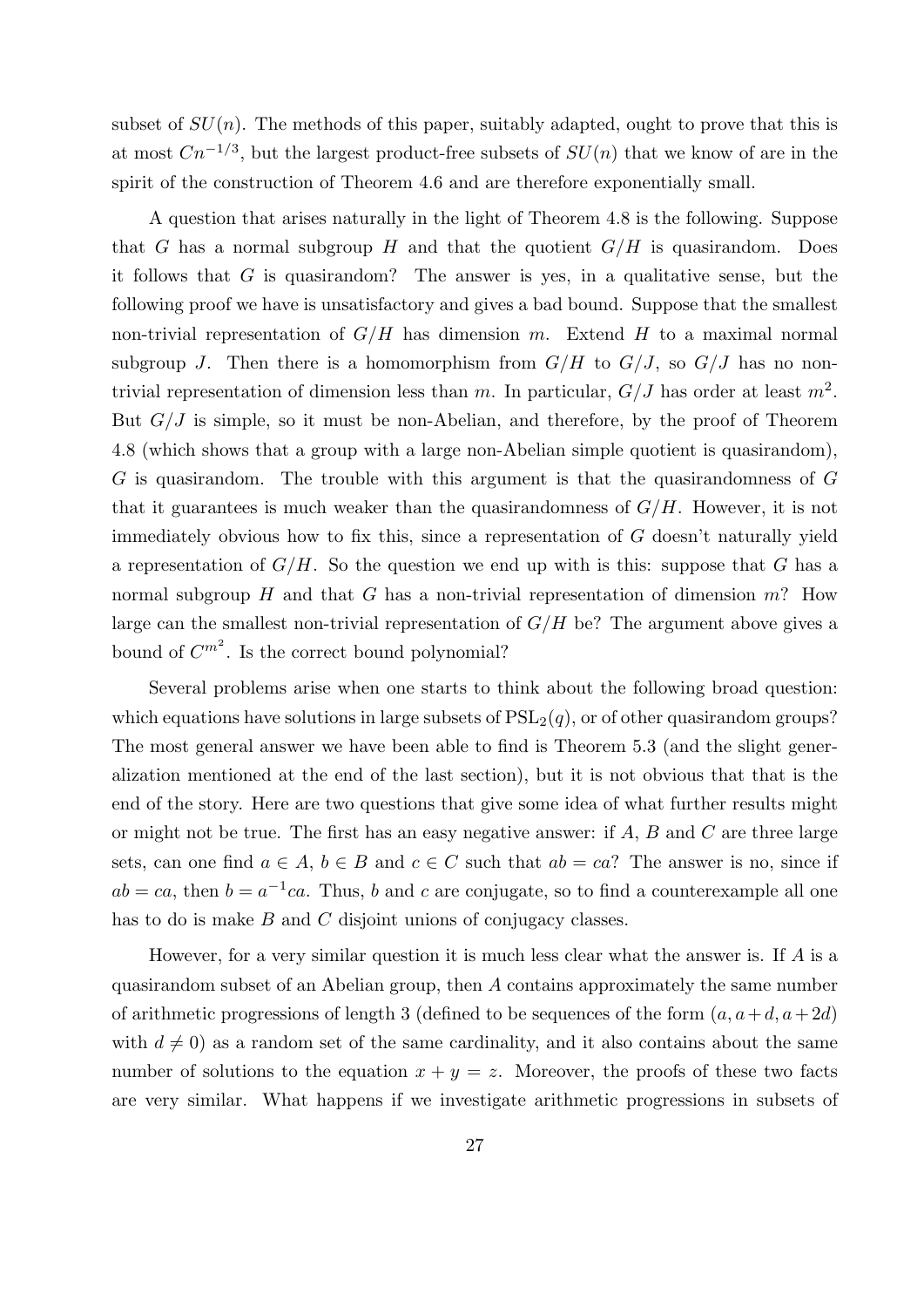$PSL_2(q)$ ?

The most obvious question is not very interesting: does every dense subset A of  $PSL<sub>2</sub>(q)$  contain a progression of length 3, where this is now defined to be a sequence of the form  $(x, gx, g<sup>2</sup>x)$ ? (It might be better to call this a "left progression," since it is not the same as a sequence of the form  $(x, xg, xg^2)$ .) The answer is yes, since  $PSL_2(q)$  can be decomposed into right cosets of a cyclic subgroup of order q: we can therefore find a coset such that A intersects it densely and apply Roth's theorem. However, this leaves two questions unanswered. First, does A in fact contain roughly the expected number of progressions of length 3? That is, if A has cardinality  $\delta n$ , are there roughly  $\delta^3 n^2$  pairs  $(x, g)$  such that x, gx and  $g^2x$  all lie in A? Secondly, if A, B and C are three dense subsets of  $PSL_2(q)$ , must there be an arithmetic progression  $(a, b, c) \in A \times B \times C$ . This would be interesting, since an "off-diagonal" Roth theorem of this kind is completely false in an Abelian group.

Notice that if  $(a, b, c) = (x, gx, g<sup>2</sup>x)$ , then  $c = ba<sup>-1</sup>b$ , and if  $c = ba<sup>-1</sup>b$  then  $(a, b, c) =$  $(a, ga, g<sup>2</sup>a)$  for  $g = ba<sup>-1</sup>$ . Therefore, an equivalent question to the last one is the following: if A, B and C are three dense subsets of  $PSL_2(q)$ , must there exist  $a \in A, b \in B$  and  $c \in C$  such that  $bab = c$ ? (To make the question cleaner we have replaced A by the set of inverses of elements of A, which obviously makes no difference.)

There is a natural bipartite graph that one can define in response to these problems: join x to y if there exists  $b \in B$  such that  $bxb = y$ . If this graph is automatically quasirandom, then the answers to both problems are yes. But it is not clear whether it is quasirandom. The difficulty is that we are mixing left and right actions, which makes representation theory less easy to apply. (Notice that the natural bipartite graph associated with the equation  $ab = ca$  we considered first joins x to all points of the form  $a^{-1}xa$ . It is easy to see that this graph is very far from quasirandom – indeed, it has multiple edges and a typical edge has very high multiplicity.)

## References.

[1] L. Babai, V. Sos, Sidon sets in groups and induced subgraphs of Cayley graphs, European J. Combin. 6 (1985), 101-114.

[2] J. Bourgain, A. Gamburd, Uniform expansion bounds for Cayley graphs of  $SL_2(F_p)$ , preprint.

[3] F.R.K. Chung, R.L. Graham, *Quasi-random subsets of*  $\mathbb{Z}_n$ , J. Comb. Th. A **61** (1992), 64–86.